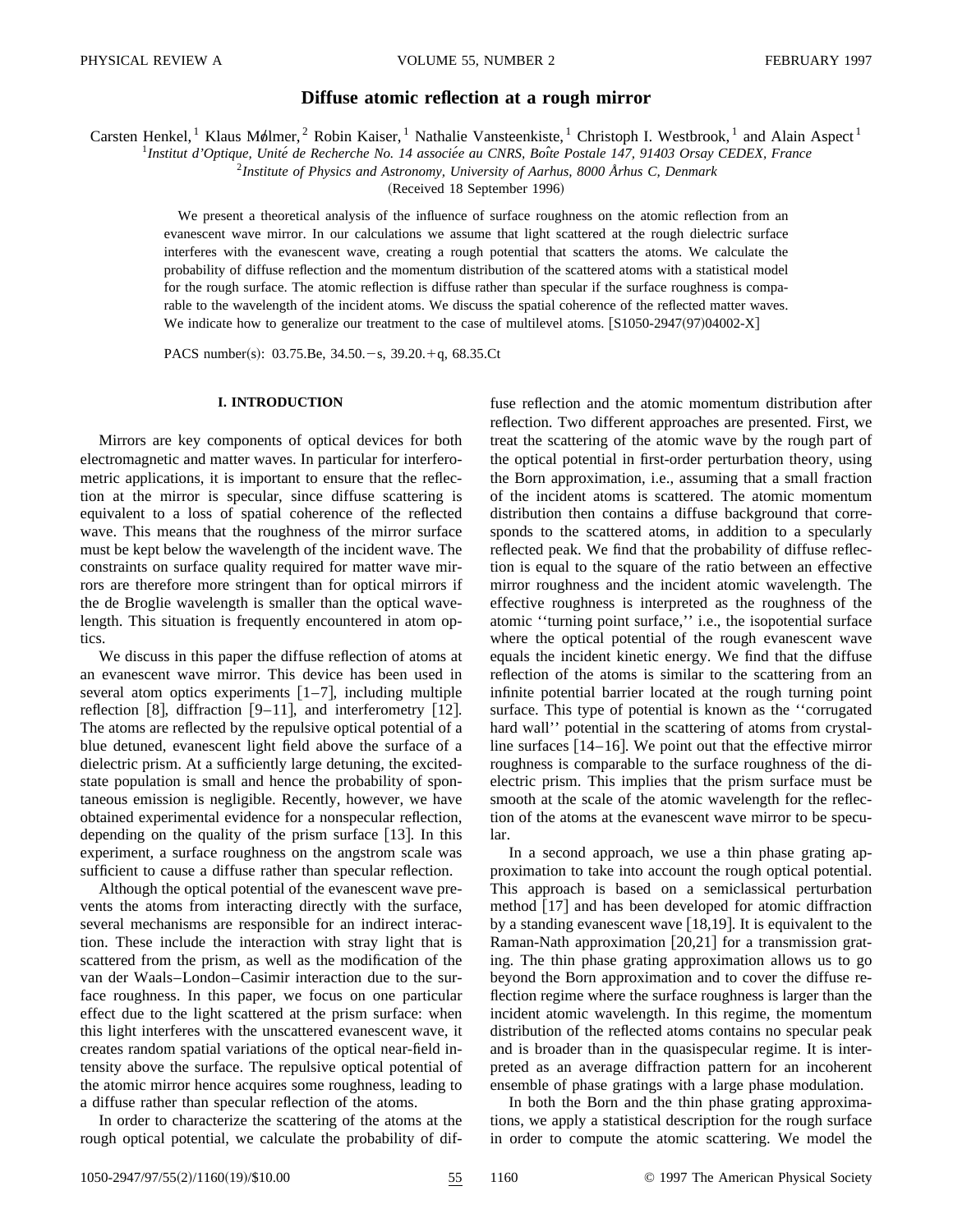surface profile by a random variable whose statistical averages are characterized by a correlation function. This statistical framework allows us to introduce in a natural manner the spatial coherence function of the reflected atoms. The coherence function characterizes the quality of the reflection when the evanescent wave mirror is used in an atom interferometer. It also allows to calculate the average momentum distribution of the reflected atoms by means of a Fourier transformation.

The outline of the paper is as follows. We first recall some results for the atomic reflection at a perfectly flat evanescent wave mirror in the small-saturation and large-detuning limit  $(Sec. II)$ . We restrict ourselves in the beginning to a twolevel atom and ignore the polarization of the light. The scattered light field above the rough surface is given in Sec. III, where we recall the results of a perturbative calculation to first order in the surface roughness  $[22-27]$ . In this section we also introduce the statistical model for the rough surface and discuss the validity conditions for the light field calculation.

The rough optical potential created by the interference of the scattered light with the evanescent wave is introduced and discussed in Sec. IV. In Sec. V we study the diffuse reflection of atoms at the rough potential by means of the first Born approximation. Section VI is devoted to the calculation of the atomic scattering in the thin phase grating approach. We show that this approximation recovers the results of the Born approximation in the quasispecular limit.

We finally outline in Sec. VII the generalization of the present approach when the light polarization and the atomic Zeeman sublevel structure are taken into account. This provides the atom optics analog of polarization-resolved light scattering at rough surfaces. The Appendixes give some results for the atomic motion in the flat evanescent wave mirror  $(A$ ppendix  $A)$  and the scattering of vector electromagnetic waves at a rough dielectric surface (Appendix B) that are used in the text.

# **II. MODEL POTENTIAL FOR THE EVANESCENT WAVE MIRROR**

#### **A. Optical potential**

In the limit of large detuning compared to the natural linewidth of the excited state and low saturation of the atomic transition, the reactive part of the atom-light interaction dominates over the dissipative part. We may then assume that the atom remains in its ground state, neglect spontaneous emission, and describe the atomic motion by the optical or dipole potential, i.e., the position-dependent light shift of the atomic ground state. To begin with, we consider a two-level atom and defer the discussion of polarization to Sec. VII. The optical potential then takes the form

$$
V(\mathbf{r}) = \frac{d^2}{\hbar \Delta} E^*(\mathbf{r}) E(\mathbf{r}),
$$
\n(2.1)

where the detuning  $\Delta$  is the difference between the light frequency  $\omega_L$  and the atomic transition frequency, *d* is the atomic dipole moment, and  $E(\mathbf{r})$  and  $E^*(\mathbf{r})$  are the positive and negative frequency components of the electric field



FIG. 1. Geometry of the problem. The totally internally reflected light beam is scattered by the rough surface. The scattered beam interferes with the evanescent wave, creating a rough evanescent wave. The roughness of the evanescent wave mirror renders the atomic reflection nonspecular.

$$
E(\mathbf{r},t) = E(\mathbf{r})e^{-i\omega_L t} + E^*(\mathbf{r})e^{i\omega_L t}.
$$
 (2.2)

We shall further suppose that the atom is moving sufficiently slowly so that the Doppler shift is negligible compared to the detuning. The optical potential  $(2.1)$  is then independent of the atomic velocity. Note that this approximation has to be reviewed for atoms that are reflected at grazing incidence  $\lfloor 1, 3-5 \rfloor$ .

### **B. Flat mirror**

The evanescent wave is created by the total internal reflection of a plane light wave with an angle of incidence  $\theta_L$  at the surface of a dielectric with refractive index *n*, as shown in Fig. 1. In the absence of surface roughness, the electric field in the vacuum above the surface  $z=0$  is an evanescent wave

$$
E^{(0)}(\mathbf{r}) = E_0 \exp(i\mathbf{K} \cdot \mathbf{R} - \kappa z), \quad \mathbf{r} = (\mathbf{R}, z), \quad (2.3)
$$

where  $\kappa$  is given in terms of **K** by

$$
\kappa = \sqrt{|\mathbf{K}|^2 - k_L^2}.\tag{2.4}
$$

We use bold capital letters **K**,**R** for vector components parallel to the surface. The electric-field amplitude  $E_0$  at the surface is related to the incident field by a Fresnel transmission coefficient. The magnitude of the in-plane wave vector **K** of the evanescent wave is  $nk_L \sin \theta_L$ , where  $k_L = \omega_L / c$  is the magnitude of the optical wave vector in vacuum. The decay length  $1/\kappa$  of the evanescent wave is of the order of the reduced optical wavelength  $\lambda_L/2\pi$ , unless the light wave inside the dielectric is close to the critical angle.

For a positive detuning  $\Delta$ , the optical potential of the flat evanescent wave  $(2.3)$  is a repulsive barrier that varies exponentially as a function of the distance from the surface

$$
V^{(0)}(\mathbf{r}) = V_{\text{max}} e^{-2\kappa z}.
$$
 (2.5)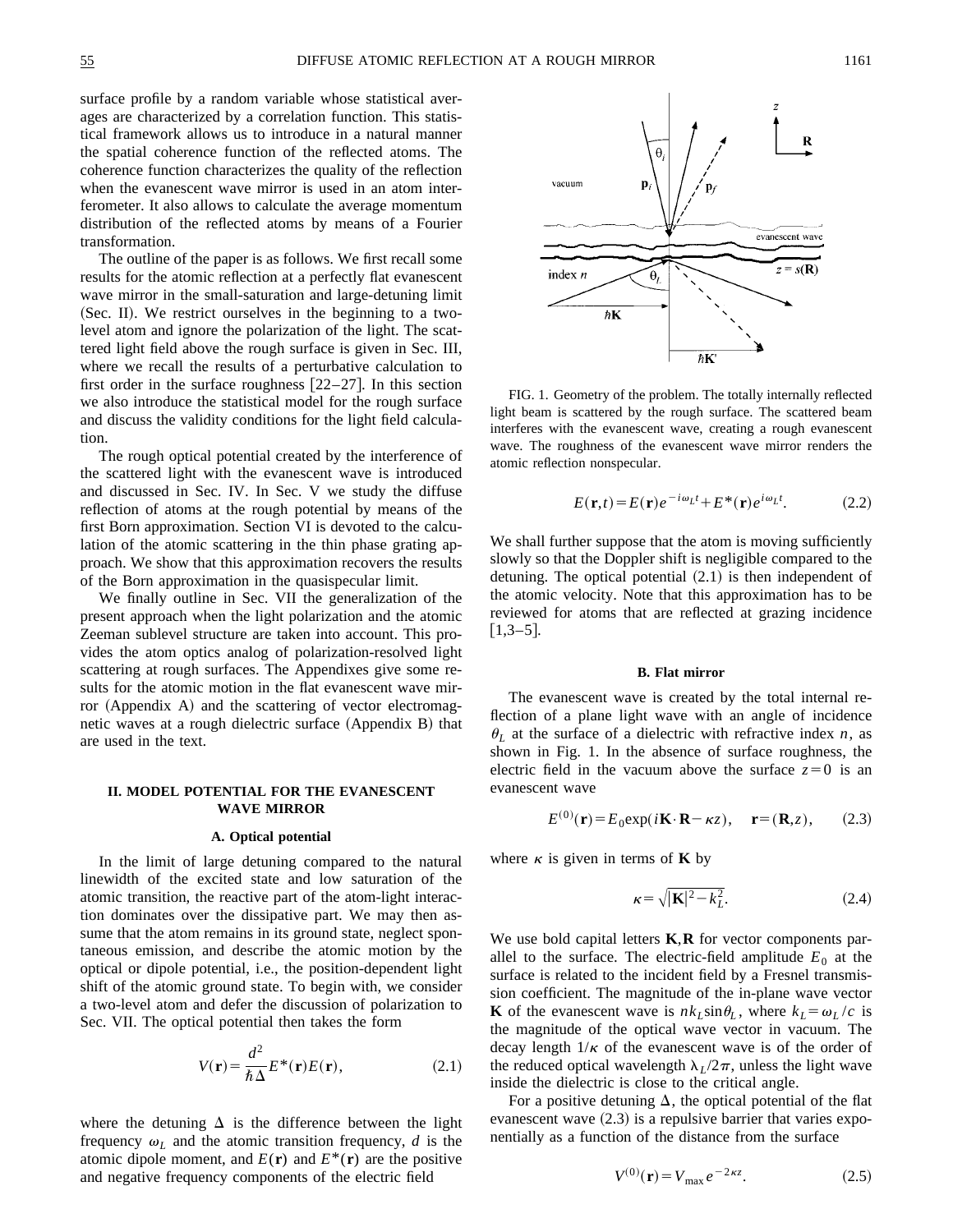Its value at the surface  $V_{\text{max}} = d^2 E_0^2 / \hbar \Delta$  gives the maximum kinetic energy (in the  $z$  direction) of an atom that may be reflected at the barrier:  $p_{zi}^2/2M \le V_{\text{max}}$ . We suppose that the incident atomic velocity  $p_{zi}/M$  is sufficiently small that we may neglect tunneling effects and the van der Waals interaction with the surface compared to the optical potential. This is typically the case when the classical turning point distance from the surface

$$
z_0 = \frac{1}{2\,\kappa} \ln\left(\frac{2MV_{\text{max}}}{p_{zi}^2}\right) \tag{2.6}
$$

is larger than about  $\lambda_L / 2\pi$ .

Since the optical potential of the evanescent wave has a simple exponential form  $(2.5)$ , explicit analytical expressions for the classical trajectory and the quantum-mechanical wave function may be found  $[28–30]$ . More details are given in Appendix A.

## **III. THE LIGHT FIELD ABOVE THE ROUGH SURFACE**

#### **A. Result of the Rayleigh theory**

Due to the roughness of the prism surface, the electric field above the surface contains a scattered part, in addition to the evanescent wave  $(2.3)$ . We focus on surfaces with a rms surface roughness  $\sigma$  small compared to the optical wavelength, which is typically realized in experiments. The theory of light scattering at slightly rough surfaces may then be used to calculate the scattered part of the light field. In this section we recall the result one obtains for a scalar light field in the Rayleigh approximation, to first order in the surface roughness.

We only summarize this approach here; more details may be found in Refs.  $[22-27,31]$ . The scattered light field above and below the surface is expanded in Fourier components that are either propagating away from the surface or evanescent. The Fourier coefficients are determined by imposing, at the rough dielectric surface  $z = s(\mathbf{R})$ , the continuity relations for the total field (the field incident from below the surface plus the scattered field). The continuity relations are solved by iteration in ascending powers of the surface profile  $s(\mathbf{R})$ . At zeroth order, one finds the usual Fresnel transmission and reflection coefficients for the flat evanescent wave above the surface  $(2.3)$  and for the internally reflected field below the surface. To first order in the surface roughness, the scattered electric field is proportional to the transmitted zeroth-order field amplitude  $E_0$ , the proportionality factor being typically of order  $\kappa \sigma \ll 1$ .

We write the Fourier expansion of the scattered field above the surface in the form

$$
E^{(1)}(\mathbf{r}) = \int \frac{d^2 \mathbf{K}'}{(2\pi)^2} E^{(1)}(\mathbf{K}') \exp(i\mathbf{K}' \cdot \mathbf{R} - \kappa' z). \tag{3.1}
$$

The scattered field modes are labeled by their in-plane wave vectors  $\mathbf{K}'$  and have decay constants  $\kappa'$  (either real and positive or imaginary with  $\text{Im}\kappa' < 0$ ) given by

$$
\kappa' = \sqrt{|\mathbf{K}'|^{2} - k_{L}^{2}}.
$$
 (3.2)



FIG. 2. Scattering of the light field by the rough surface. K, K', in-plane wave vectors of the zeroth-order evanescent wave and the scattered light mode; **Q**, in-plane wave vector of the surface roughness; circle, scattered wave vectors with  $|\mathbf{K}'| = k_L$ .

The Rayleigh approximation yields the following result for the Fourier coefficients of the scattered light, to first order in the surface roughness:

$$
E^{(1)}(\mathbf{K}') = E_0 f(\mathbf{K}') \kappa S(\mathbf{K}' - \mathbf{K}).
$$
 (3.3)

They are proportional to the Fourier component  $S(Q)$  of the surface profile *s*(**R**),

$$
S(\mathbf{Q}) = \int d^2 \mathbf{R} \ s(\mathbf{R}) e^{-i\mathbf{Q} \cdot \mathbf{R}}, \tag{3.4}
$$

at the in-plane wave-vector transfer **Q** between the scattered and the incident wave

$$
\mathbf{Q} = \mathbf{K}' - \mathbf{K}.\tag{3.5}
$$

The dimensionless factor  $f(K')$  in Eq. (3.3) is given by

$$
f(\mathbf{K}') = \frac{i\sqrt{n^2k_L^2 - |\mathbf{K}|'^2} + \kappa'}{\kappa},\tag{3.6}
$$

where the square root has to be taken with a positive imaginary part for  $|\mathbf{K}'| > nk_L$ .

Equation  $(3.5)$  shows that a specific Fourier component **Q** of the surface roughness excites a scattered field mode with in-plane wave vector  $\mathbf{K}' = \mathbf{K} + \mathbf{Q}$  from the incident wave (see Fig. 2). For a small wave-vector transfer  $Q$ , the scattered mode is evanescent and the decay constant  $\kappa'$  is real. The wave-vector  $K'$  is then located outside the circle in the figure. For larger wave vectors  $Q$  [with magnitude at least equal to  $k_L(n\sin\theta_L-1)$ , the scattered modes may be plane waves that propagate above the surface and  $K'$  is then located inside the circle. In this case, the quantity  $\kappa'$  in the expansion (3.1) is imaginary with  $\kappa' = -ik'_z$ , where  $k'_z$  is the (real and positive) vertical component of the scattered wave vector.

### **B. Statistical model for the rough surface**

We describe the roughness of the prism surface by a statistical approach and model the surface profile  $s(\mathbf{R})$  by a random process. The mean surface height vanishes

$$
\langle s(\mathbf{R}) \rangle = 0 \tag{3.7}
$$

and its mean square is given by

$$
\langle s^2(\mathbf{R})\rangle = \sigma^2,\tag{3.8}
$$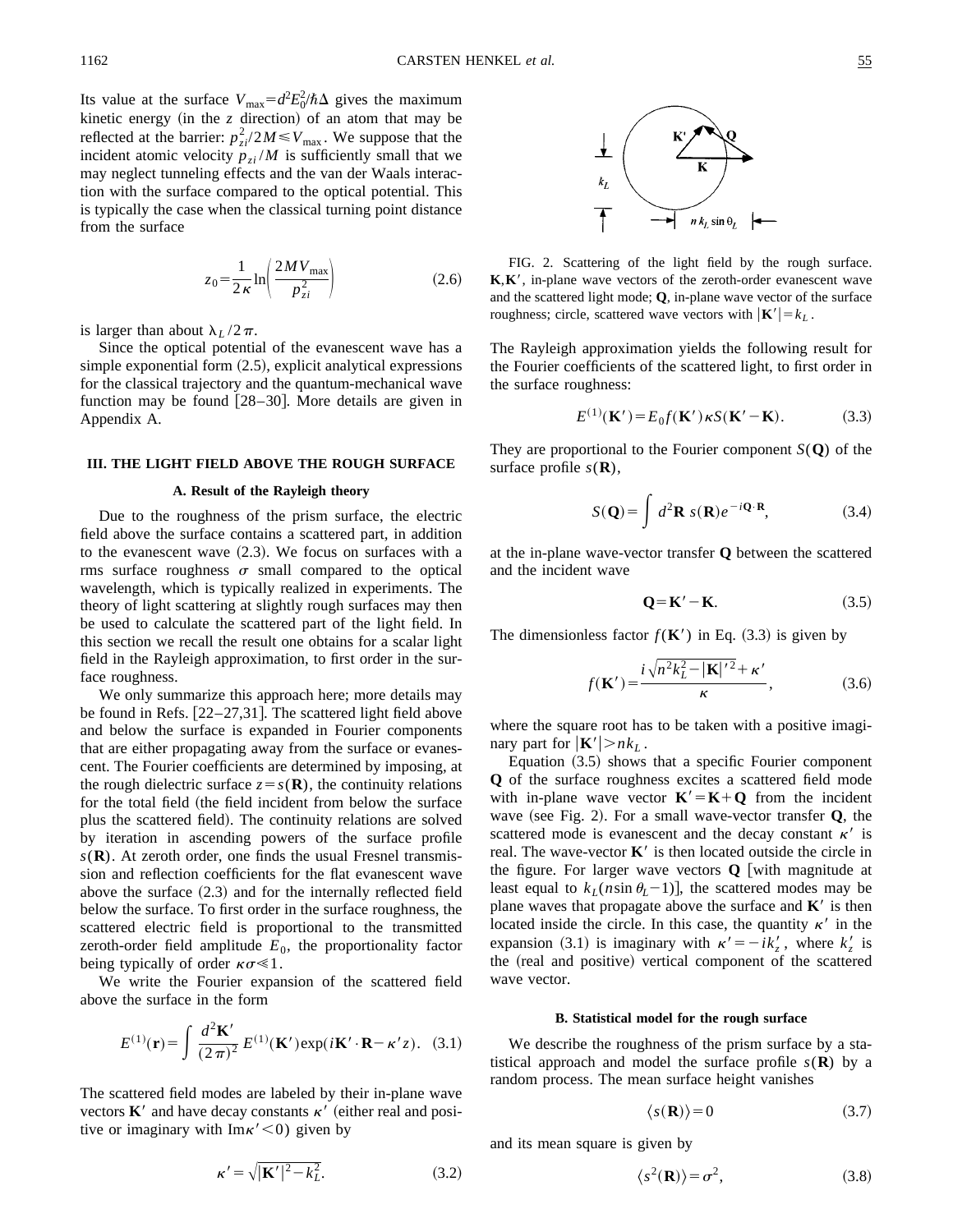where  $\sigma$  is the rms surface roughness. We further assume that the surface roughness is statistically translation invariant, which means that the correlation function

$$
\langle s(\mathbf{R}_1)s(\mathbf{R}_2)\rangle = C(\mathbf{R}_1 - \mathbf{R}_2)
$$
 (3.9)

depends only on the difference  $\Delta \mathbf{R} = \mathbf{R}_1 - \mathbf{R}_2$ . The correlation function  $C(\Delta \mathbf{R})$  is equal to  $\sigma^2$  for  $\Delta \mathbf{R} = \mathbf{0}$  and decreases to zero for  $\Delta \mathbf{R} \rightarrow \infty$  on a scale equal to the correlation length  $l<sub>S</sub>$ . We shall suppose that the surface roughness has Gaussian statistics, which means that its higher-order correlation functions are completely characterized by the average  $(3.7)$ and the correlation function  $(3.9)$ .

For the Fourier transform *S*(**Q**) of the surface profile, as defined in Eq.  $(3.4)$ , Eqs.  $(3.7)$  and  $(3.9)$  yield the statistical averages

$$
\langle S(\mathbf{Q}) \rangle = \langle S^*(\mathbf{Q}) \rangle = 0, \tag{3.10a}
$$

$$
\langle S(\mathbf{Q}_1) S^*(\mathbf{Q}_2) \rangle = (2\pi)^2 \mathcal{P}_S(\mathbf{Q}_1) \delta(\mathbf{Q}_1 - \mathbf{Q}_2). \tag{3.10b}
$$

If the rough surface has a finite area  $A$ , the average  $(3.10b)$ becomes, for  $\mathbf{Q}_1 = \mathbf{Q}_2$ ,

$$
\langle S(\mathbf{Q})S^*(\mathbf{Q})\rangle = A\mathcal{P}_S(\mathbf{Q})\tag{3.10c}
$$

and vanishes for  $\mathbf{Q}_1 \neq \mathbf{Q}_2$ . In Eqs. (3.10),  $\mathcal{P}_S(\mathbf{Q})$  is the power spectrum of the surface roughness and it is equal to the Fourier transform of the correlation function  $C(\Delta \mathbf{R})$ . The width  $\delta Q_S$  of the power spectrum is related to the surface correlation length  $l_s$  by

$$
\delta Q_S \sim \frac{1}{l_S}.\tag{3.11}
$$

The rms surface roughness  $\sigma$  is obtained by integrating the power spectrum over all spatial frequencies

$$
\sigma^2 = \int \frac{d^2 \mathbf{Q}}{(2\pi)^2} \mathcal{P}_S(\mathbf{Q}). \tag{3.12}
$$

We note that an actual measurement of the rms roughness, with a surface scanning probe for example, involves only a limited range of spatial frequencies given by the bandwidth of the experimental device.

#### **C. Validity of the light-scattering treatment**

The validity domain of our calculation of the scattered light field is limited by two constraints. The first one arises from the use of the Rayleigh approximation. From numerical calculations of light scattering at periodic gratings, it has been found that this approximation is valid if the grating amplitude is small compared to the grating period  $[27]$ . In the context of rough surfaces, this condition becomes  $[31]$ 

$$
\sigma \ll l_S, \tag{3.13}
$$

where  $l<sub>S</sub>$  is the surface correlation length.

Another constraint comes from the fact that the scattered light amplitude is calculated only to first order in the surface roughness. This means that the rms surface roughness  $\sigma$ must be small compared to the wavelength of the incident and scattered light waves. For far-field calculations, the relevant condition is  $k_L \sigma \ll 1$  [27]. Since we are also interested in the light scattered into evanescent modes (with decay constant  $\kappa'$ ), this condition has to be replaced by the somewhat stronger one that the rms roughness be small compared to the decay length of the scattered mode  $[32]$ 

$$
\sigma \ll 1/\kappa'. \tag{3.14}
$$

A lower limit on  $1/\kappa'$  is obtained from Eq. (3.2) and

$$
\kappa' \lesssim |\mathbf{K}'| \approx |\mathbf{Q}| \tag{3.15}
$$

for spatial frequencies  $\mathbf{K}', \mathbf{Q}$  large compared to  $k_L$ . If the roughness power spectrum has a width  $\delta Q_S$  much larger than the optical wave vector, evanescent modes with wave vectors up to  $|\mathbf{K}'| \sim \delta Q_S$  are excited. In this case, the limits on the surface roughness  $\sigma$  imposed by the conditions (3.13) and  $(3.14)$  are of the same order of magnitude because the correlation length  $l<sub>S</sub>$  is related to the width  $\delta Q<sub>S</sub>$  of the power spectrum by Eq.  $(3.11)$ . On the other hand, if the power spectrum is narrower than the optical wave vector, the correlation length  $l_S$  is larger than  $\lambda_L$ . In this case,  $\kappa' \sim \kappa$  and condition  $(3.14)$  is more restrictive than Eq.  $(3.13)$ .

In this paper we shall always suppose that the conditions  $(3.13)$  and  $(3.14)$  are satisfied. As far as the scattering of light at the rough surface is concerned, we may hence use the first-order perturbation theory outlined here.

## **IV. MODEL FOR THE ROUGH MIRROR POTENTIAL**

We now calculate the optical potential of the evanescent wave mirror in the presence of light scattered at the rough dielectric surface. We therefore insert the total electric field and the unscattered and the scattered part [Eqs.  $(2.3)$  and  $(3.1)$ 

$$
E(\mathbf{r}) = E^{(0)}(\mathbf{r}) + E^{(1)}(\mathbf{r})
$$
\n(4.1)

into the optical potential  $(2.1)$ . Since the scattered field amplitude  $E^{(1)}(\mathbf{r})$  is small compared to the unscattered field  $E^{(0)}(\mathbf{r})$ , the optical potential contains three terms of different orders of magnitude. To zeroth order in the surface roughness, we recover the flat optical potential  $V^{(0)}(\mathbf{r})$  given in Eq. (2.5). The first-order potential  $V^{(1)}(\mathbf{r})$  corresponds to the interference term between the scattered light field and the zeroth-order field. Finally, there is a second-order potential  $V^{(2)}(\mathbf{r})$  proportional to the square of  $E^{(1)}(\mathbf{r})$ . Close to the surface (at distances of order  $1/\kappa$ ), this second-order term is small compared to the first-order potential  $V^{(1)}(\mathbf{r})$ . On the other hand, it is nonzero in the half space above the surface because of the propagating modes in the scattered light field. As mentioned in the Introduction, we focus in this paper on the roughness of the optical potential around the point where the atoms are reflected and ignore the potential  $V^{(2)}(\mathbf{r})$ .

In our model, the roughness of the evanescent wave mirror is therefore described by the optical potential

$$
V^{(1)}(\mathbf{r}) = \frac{d^2}{\hbar \Delta} [E^{(0)*}(\mathbf{r}) E^{(1)}(\mathbf{r}) + E^{(1)*}(\mathbf{r}) E^{(0)}(\mathbf{r})],
$$
\n(4.2)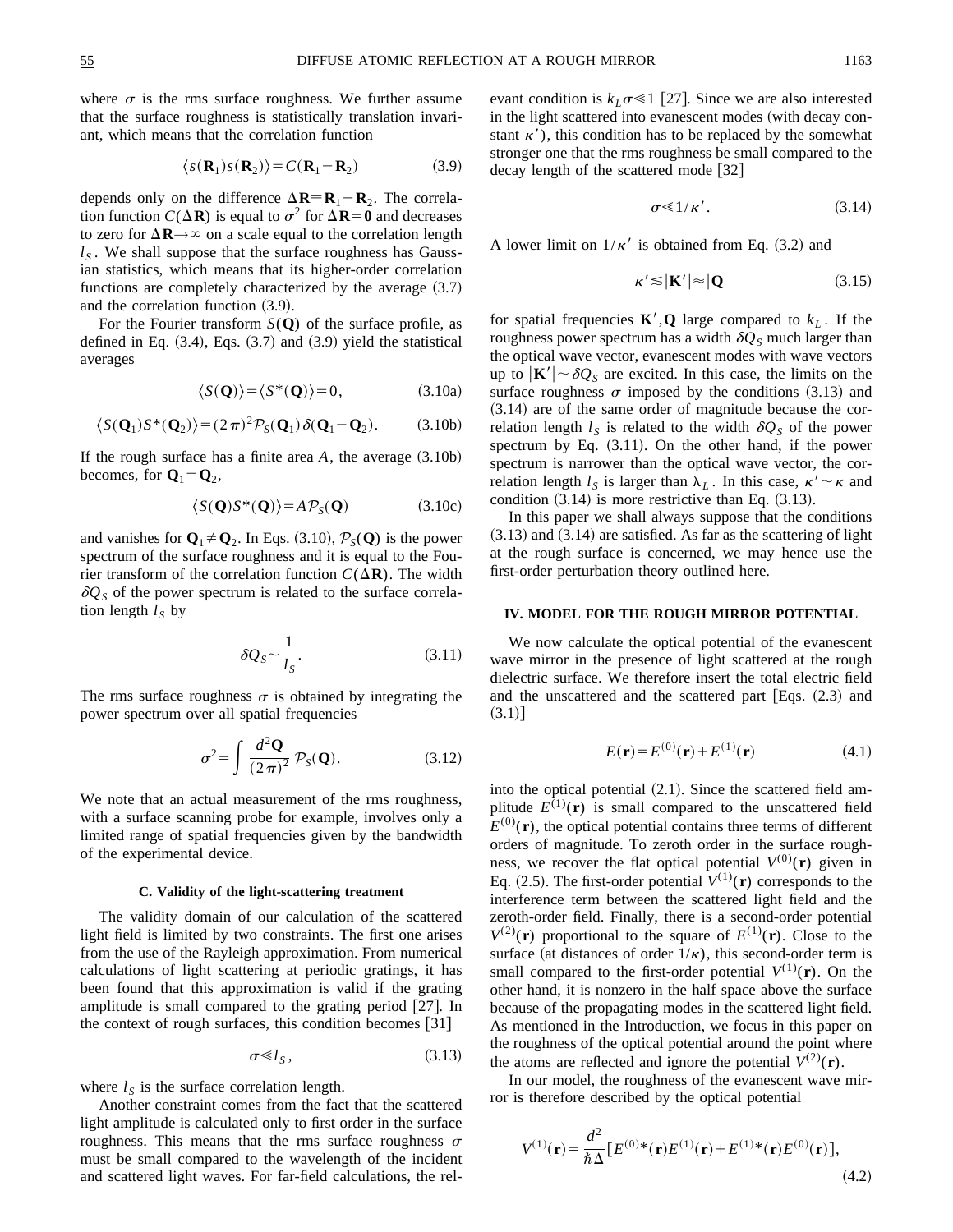

FIG. 3. Interpretation of the atomic scattering in terms of Raman transitions involving absorption and stimulated emission.

which is created by the interference between the flat evanescent wave  $E^{(0)}(\mathbf{r})$  and the light scattered at the rough surface  $E^{(1)}(\mathbf{r})$  [33]. Using the expansion (3.1) of the scattered light field  $E^{(1)}(\mathbf{r})$ , we represent the rough potential (4.2) as a twodimensional Fourier integral

$$
V^{(1)}(\mathbf{r}) = \int \frac{d^2 \mathbf{Q}}{(2\pi)^2} \widetilde{V}^{(1)}(\mathbf{Q}, z) e^{i\mathbf{Q} \cdot \mathbf{R}},
$$
(4.3)

with

$$
\widetilde{V}^{(1)}(\mathbf{Q}, z) = V_{\text{max}} \kappa S(\mathbf{Q}) \{ f(\mathbf{K} + \mathbf{Q}) \exp[-(\kappa + \kappa'_{+}) z] + f^*(\mathbf{K} - \mathbf{Q}) \exp[-(\kappa + \kappa'_{-}) z] \}.
$$
 (4.4)

The functions  $f(\mathbf{K} \pm \mathbf{Q})$  defined in Eq. (3.6) provide the amplitudes of the scattered light modes with the in-plane wave vectors  $K \pm Q$ . The  $\kappa'_{\pm}$  are the decay (or propagation) constants of these modes.

nts of these modes.<br>We note that the Fourier transform  $\widetilde{V}^{(1)}(\mathbf{Q},z)$  of the rough potential is proportional to the Fourier amplitude  $S(Q)$  of the surface roughness. The spatial frequencies of the rough potential are therefore the same as those of the rough surface. However, a given Fourier component of the surface roughness contributes to the rough potential via two scattered light modes with the in-plane wave vectors  $K \pm Q$ .

We may interpret these contributions in terms of two Raman transitions that both transfer an in-plane momentum  $\Delta P = \hbar Q$  to the atom. These transitions are schematized in Fig. 3. In the first Raman transition [Fig. 3(a)], the atom absorbs a photon from a scattered light mode with wave vector  $K+Q$  and subsequently emits another one into the zeroth-order evanescent wave. The atomic in-plane momentum transfer for this stimulated Raman process is

$$
\Delta \mathbf{P} = \hbar (\mathbf{K} + \mathbf{Q}) - \hbar \mathbf{K}.
$$
 (4.5)

Its transition amplitude is proportional to  $[cf. Eq. (3.3)]$ 

$$
E_0^* E^{(1)}(\mathbf{K} + \mathbf{Q}) = \kappa S(\mathbf{Q}) f(\mathbf{K} + \mathbf{Q}) |E_0|^2
$$
 (4.6)

and corresponds to the first term in Eq.  $(4.4)$ . In the second Raman transition [Fig.  $3(b)$ ], a photon from the zeroth-order field is absorbed and another one emitted into a scattered light mode with wave vector  $K-Q$ , leading to the atomic momentum transfer

$$
\Delta \mathbf{P} = \hbar \mathbf{K} - \hbar (\mathbf{K} - \mathbf{Q}). \tag{4.7}
$$

The Raman transition amplitude is proportional to  $\int_{c}^{c}$  the second term in Eq.  $(4.4)$ ]

$$
E^{(1)*}(\mathbf{K} - \mathbf{Q})E_0 = \kappa S^*(-\mathbf{Q})f^*(\mathbf{K} - \mathbf{Q}) |E_0|^2.
$$
 (4.8)

As a consequence of the relation  $S^*(-\mathbf{Q}) = S(\mathbf{Q})$  [which follows from Eq.  $(3.4)$ , the relative phase of the transition amplitudes  $(4.6)$  and  $(4.8)$  is independent of the  $(random)$ phase of the Fourier coefficient  $S(Q)$ . For a given wave vector **Q** of the surface roughness, the two Raman processes therefore add up coherently in the rough dipole potential.

# **V. DIFFUSE ATOMIC REFLECTION IN THE BORN APPROXIMATION**

In this section we use potential scattering theory in the Born approximation to characterize the diffuse reflection of an atomic wave at the evanescent wave mirror. Our treatment is equivalent to the distorted-wave Born approximation, applied, e.g., in atomic collision theory, and we compute the transition probabilities among the exact eigenstates in the flat mirror potential. We define an average differential probability of diffuse reflection by means of the scattering cross section for the rough optical potential  $V^{(1)}(\mathbf{r})$ . This differential probability gives the distribution of the in-plane momentum transfer for the diffusely reflected atoms. We discuss and analyze this momentum transfer and the total probability of diffuse reflection. Finally, we estimate the validity of the Born approximation.

# **A. Average differential probability of diffuse reflection in the Born approximation**

Consider an atomic wave that is incident upon the evanescent wave mirror with momentum  $\mathbf{p}_i = (\mathbf{P}_i, -p_{zi})$ , at an angle of incidence  $\theta_i$  with respect to the mean surface normal  $(cf. Fig. 1)$ . If the mirror potential has no roughness, the atomic wave is specularly reflected and its wave function is given by an eigenfunction of the flat potential  $(2.5)$ 

$$
\psi_i(\mathbf{r}) = \exp(i\mathbf{P}_i \cdot \mathbf{R}/\hbar) \phi_{p_{zi}}(z). \tag{5.1}
$$

The *z*-dependent part of the wave function  $\phi_{p_{zi}}(z)$  is given in Appendix A. Far from the mirror surface, it is the sum of an incident and a reflected wave with momenta  $\overline{p}_{zi}$ . We choose the normalization

$$
\phi_{p_{zi}}(z) = \sin(p_{zi}z/\hbar + \varphi), \ z \to \infty,
$$
\n(5.2)

where  $\varphi$  is a phase shift that depends on the incident momentum and the magnitude  $V_{\text{max}}$  of the zeroth-order potential  $[30]$ .

From the point of view of scattering theory, the rough part  $V^{(1)}(\mathbf{r})$  of the mirror potential induces transitions from the initial state  $\psi_i(\mathbf{r})$  into a final state  $\psi_f(\mathbf{r})$  with momentum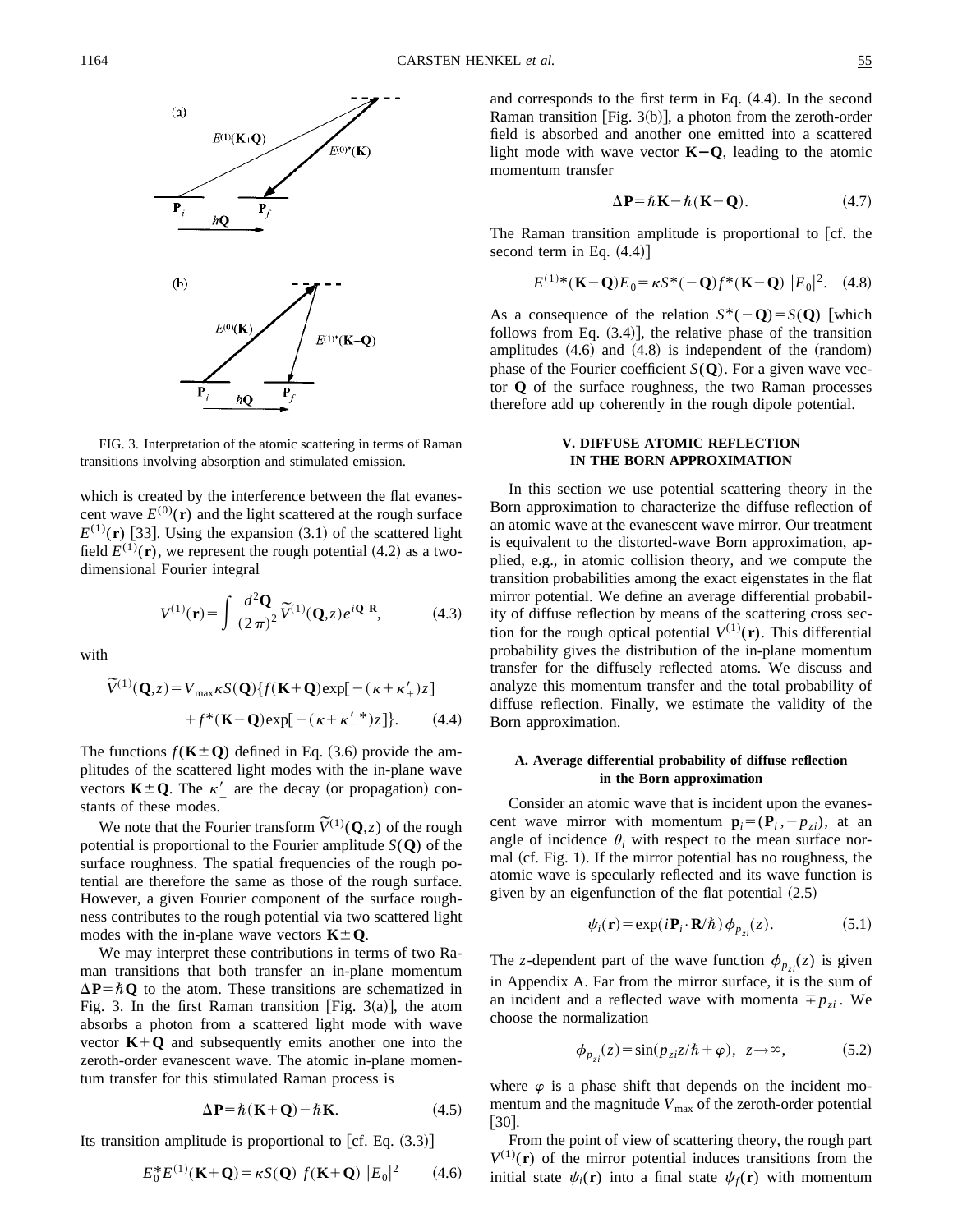$$
\mathbf{P}_i^2 + p_{zi}^2 = \mathbf{P}_f^2 + p_{zf}^2.
$$
 (5.3)

In the first Born approximation, the differential cross section for this transition is given by

$$
\frac{d\Sigma}{d\Omega_f} = \frac{4M^2}{\pi^2\hbar^4} |\langle \psi_f(\mathbf{r}) | V^{(1)}(\mathbf{r}) | \psi_i(\mathbf{r}) \rangle|^2
$$
  
= 
$$
\frac{4M^2}{\pi^2\hbar^4} |\langle \phi_{p_{zf}}(z) | \widetilde{V}^{(1)}(\mathbf{Q}, z) | \phi_{p_{zi}}(z) \rangle|^2, \qquad (5.4)
$$

where *M* is the atomic mass and  $d\Omega_f$  the element of solid angle around  $\mathbf{p}_f$ . The prefactor of the scattering cross section  $(5.4)$  is explained by our particular choice of normalization for the atomic wave functions (see Appendix A). By an appropriate normalization of the scattering cross section, as given in Appendix A, we obtain a differential probability of diffuse reflection per in-plane wave-vector transfer **Q**:

$$
\frac{dw}{d\mathbf{Q}} = \frac{\hbar^2}{p_{zi} p_{zf}} \frac{1}{A} \frac{d\Sigma}{d\Omega_f},
$$
\n(5.5)

where *A* is the mirror surface area.

This is the diffuse reflection probability for a particular realization of the rough dielectric surface. In the framework of our statistical approach, we calculate its average value with respect to the statistical ensemble  $(3.10)$ . We expect that the ensemble average equals the average over a large number of reflected atoms from a single realization of the rough surface, if the atoms are reflected independently and sample uncorrelated parts of the surface.

#### **B. Calculation of the diffuse reflection probability**

From the Born cross section  $(5.4)$  and the Fourier component of the rough potential  $(4.4)$ , we find that the average cross section  $\langle d\Sigma/d\Omega_f \rangle$  is proportional to  $\langle S(\mathbf{Q})S^*(\mathbf{Q}) \rangle$ . Since this quantity is proportional to the area *A* [cf. Eq.  $(3.10c)$ , the finite mirror surface drops out of the average diffuse reflection probability  $(5.5)$ . The latter is then obtained as a simple product of the surface power spectrum and an ''atomic response function''

$$
\left\langle \frac{dw}{d\mathbf{Q}} \right\rangle = (2\,\pi)^{-2} \mathcal{P}_S(\mathbf{Q}) |B_{\text{at}}(\mathbf{Q})|^2, \tag{5.6}
$$

where  $B_{at}(\mathbf{Q})$  is given by

$$
B_{\text{at}}(\mathbf{Q}) = \frac{4M\kappa}{\hbar} \frac{V_{\text{max}}}{\sqrt{p_{zi} p_{zf}}} \times \langle \phi_{p_{zf}}(z) | \{ f(\mathbf{K} + \mathbf{Q}) \exp[-(\kappa + \kappa_+')z] \} | + f^*(\mathbf{K} - \mathbf{Q}) \exp[-(\kappa + \kappa_-'^*)z] \} | \phi_{p_{zi}}(z) \rangle.
$$
\n(5.7)

This function characterizes the diffuse atomic reflection for a given spatial frequency in the surface roughness.

To calculate the diffuse reflection probability, we are now left with the matrix element

$$
\langle \phi_{p_{zf}}(z) | \exp[-(\kappa + \kappa')z] | \phi_{p_{zi}}(z) \rangle, \tag{5.8}
$$

which describes the coupling between the initial and final atomic states due to the rough potential. In the first Born approximation of potential scattering, it is known that the momentum change is distributed according to the Fourier transform of the potential and we expect that the exponential decay of the field limits the normal momentum change by

$$
|\Delta p_z| = |p_{zf} - p_{zi}| \le \hbar \kappa. \tag{5.9}
$$

The integral  $(5.8)$  can actually be done analytically and is given in Appendix A. We shall concentrate on the semiclassical limit where the atomic de Broglie wavelength is small compared to the decay length of the potential. This regime corresponds to an incident momentum with

$$
p_{zi} \geq \hbar \,\kappa,\tag{5.10}
$$

and in this limit, the matrix element can be written in the form

$$
\langle \phi_{P_{zf}}(z) | \exp[-(\kappa + \kappa')z] | \phi_{P_{z}i}(z) \rangle
$$
  
=  $(2\kappa)^{-1} \exp[-(\kappa + \kappa')z_0] \sqrt{\frac{P_{zf}}{P_{z}i}} \left( \frac{P_{zf} + P_{zi}}{2P_{zi}} \right)^{\kappa'/\kappa}$   
 $\times \beta \left( \frac{\Delta p_z}{\hbar \kappa}, \frac{\kappa'}{\kappa} \right),$  (5.11)

where  $z_0$  is the classical turning point for the incident velocity  $p_{zi}/M$  in the flat mirror potential.

The dimensionless function  $\beta$  is defined by

$$
\beta \left( \frac{\Delta p_z}{\hbar \kappa}, \frac{\kappa'}{\kappa} \right) = \frac{2^{\kappa'/\kappa}}{2 \Gamma[(\kappa + \kappa')/\kappa]} \Gamma \left( \frac{\kappa + \kappa'}{2\kappa} + i \frac{\Delta p_z}{2\hbar \kappa} \right)
$$

$$
\times \Gamma \left( \frac{\kappa + \kappa'}{2\kappa} - i \frac{\Delta p_z}{2\hbar \kappa} \right), \tag{5.12}
$$

where  $\Gamma$  is the Euler gamma function. We shall call  $\beta$  the "overlap factor." It is real (complex) valued for real (imaginary)  $\kappa'$ . One has the explicit expressions [34]

$$
\beta \left( \frac{\Delta p_z}{\hbar \kappa}, 1 \right) = \frac{\pi \Delta p_z / 2\hbar \kappa}{\sinh(\pi \Delta p_z / 2\hbar \kappa)} \quad \text{for } \kappa' = \kappa, \tag{5.13a}
$$
\n
$$
\beta \left( \frac{\Delta p_z}{\hbar \kappa}, 0 \right) = \frac{\pi / 2}{\cosh(\pi \Delta p_z / 2\hbar \kappa)} \quad \text{for } \kappa' = 0. \tag{5.13b}
$$

They show that the overlap factor takes its maximum value for  $\Delta p_z = 0$  and decreases exponentially if  $\Delta p_z$  is large compared to  $\hbar \kappa$ , which is in agreement with our expectation  $(5.9)$  that the normal atomic momentum change is limited to  $\hbar \kappa$ . This cutoff implies that we may make the following approximation in the matrix element  $(5.11)$ :

$$
\sqrt{\frac{p_{zf}}{p_{zi}}}\left(\frac{p_{zf}+p_{zi}}{2p_{zi}}\right)^{\kappa'/\kappa} \approx 1, \tag{5.14}
$$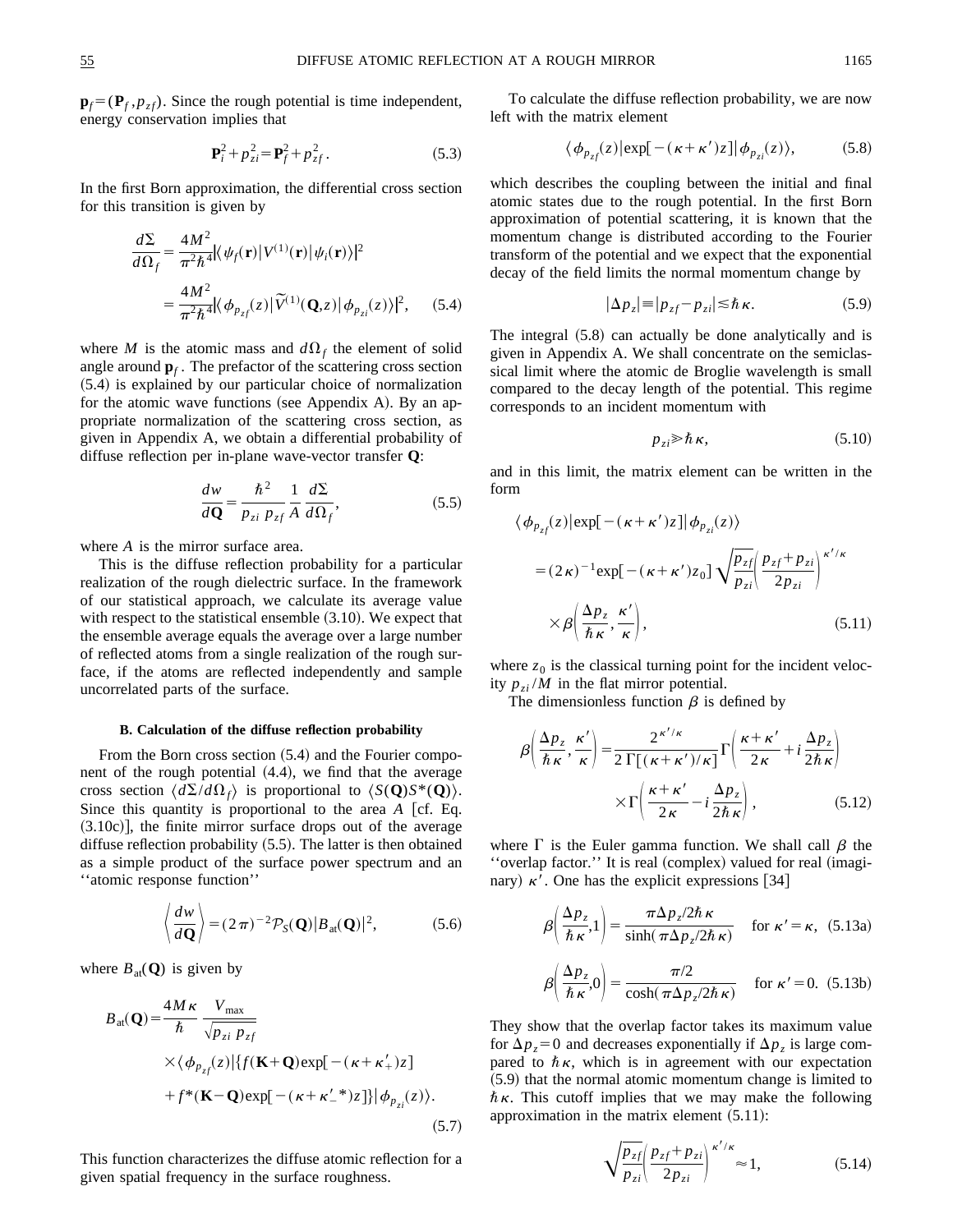neglecting corrections of relative order  $\left|\Delta p_z\right|/p_{zi} \lesssim \hbar \kappa/p_{zi}$ , which are small in the semiclassical regime  $(5.10)$ . To the same approximation, we may also replace the square root  $\sqrt{p_{zi}} p_{zf}$  by  $p_{zi}$  in Eq. (5.7). If we finally express the height *V*max of the zeroth-order potential in terms of the turning

point  $z_0$  [Eq. (2.6)], we obtain the following result for the atomic response function  $(5.7)$ :

$$
B_{\text{at}}(\mathbf{Q}) = \frac{p_{zi}}{\hbar} \{ f(\mathbf{K} + \mathbf{Q}) \exp\left[ (\kappa - \kappa'_{+}) z_{0} \right] \beta_{+} + f^*(\mathbf{K} - \mathbf{Q}) \exp\left[ (\kappa - \kappa'_{-}) z_{0} \right] \beta_{-}^{\ast} \}, \quad (5.15)
$$

where  $\beta_{\pm}$  is a shorthand notation for the overlap factors  $\beta(\Delta p_z/\hbar \kappa, \kappa'_+/\kappa).$ 

#### **C. Discussion of the diffuse reflection probability**

### *1. Shape of the atomic response function*

We discuss in this subsection the behavior of the differential diffuse reflection probability  $\langle d w / d \mathbf{Q} \rangle$  as a function of the in-plane atomic momentum transfer  $\Delta P = \hbar Q$ . According to Eq.  $(5.6)$ , the maximum first-order momentum transfer  $\delta P_{\text{Born}}$  is determined by both the width  $\delta Q_S$  of the roughness power spectrum  $P_S(Q)$  and the width  $\delta Q_{\text{at}}$  of the atomic response function  $B_{\text{at}}(\mathbf{Q})$ .

In order to determine the width  $\delta Q_{\text{at}}$  of the atomic response function, we observe three features of the result  $(5.15)$ : (a) the "optical response function"  $f(K \pm Q)$ , which characterizes the scattering of the light field by a given spatial frequency of the rough surface  $[cf. Eq. (3.3)]; (b)$  the amplitude  $exp(-\kappa'_{+}z_{0})$  of the scattered light modes at the distance  $z_0$  of the atomic turning point [cf. Eq.  $(3.1)$ ]; and  $(c)$ the overlap factor  $\beta(\Delta p_z/\hbar \kappa, \kappa'_{+}/\kappa)$ , which characterizes the coupling between the initial and final atomic wave functions induced by the rough potential  $\lbrack$  cf. Eq.  $(5.11)$ .

*(a) Optical response function.* The absolute value of  $f(\mathbf{K}')$  is represented in Fig. 4(a), as a function of the magnitude  $|\mathbf{K}'|$  of the scattered wave vector. We see that the optical response function is of the order of unity for  $|\mathbf{K}'| \leq n k_L$  and decreases proportional to  $1/|\mathbf{K}'|$  for larger wave vectors (the dashed line). It therefore introduces a smooth cutoff for high spatial frequencies in the scattered light.

 $(b)$  Distance of the atomic turning point. Figure  $4(b)$ shows the absolute value of the light field amplitude  $\exp(-\kappa'z_0)$  as a function of  $|\mathbf{K}'|$ , for different values of the turning point distance  $z_0$ . We see that for a turning point rather close to the surface (the thick solid line), the amplitudes of the scattered light field are comparable for propagating ( $|\mathbf{K}'| \leq k_L$ ) and evanescent ( $|\mathbf{K}'| \geq k_L$ ) modes. Figure 5 represents the square of the atomic response function  $(5.15)$  for this turning point distance  $(z_0 = \frac{1}{2}\kappa^{-1} \ln 2)$ . In this figure the atoms are reflected at normal incidence. The response function has a quite complex shape, but we see that spatial frequencies much larger than the optical wave vector do not contribute to the diffuse reflection.

The atomic response function becomes somewhat simpler if the turning point distance  $z_0$  is larger. The dashed line in Fig. 4(b) (for  $z_0 = 2\kappa^{-1} \ln 2$ ) then shows that the amplitudes of evanescent modes are small and only propagating modes



contribute to the rough potential. The corresponding atomic response function is represented in Fig. 6. Its dominant features are two disks of radius  $k_L$  and centered at  $\pm K$ . For these spatial frequencies, the diffuse reflection is due to propagating light modes: in terms of the Raman transitions of Fig. 3, the left disk corresponds to the transition of Fig.  $3(a)$ , where the absorbed photon with wave vector  $\mathbf{K}' = \mathbf{K} + \mathbf{Q}$  is propagating ( $|\mathbf{K}'| \leq k_L$ ). The disk is centered at  $-\mathbf{K}$  because of the recoil from the photon emission into the zeroth-order evanescent wave. The right disk corresponds to the transition of Fig.  $3(b)$ , where the emitted photon (wave vector  $K' = K - Q$ ) is propagating. Note the anisotropy of the atomic response function: it is broader parallel to the propagation vector **K** of the zeroth-order evanescent wave.

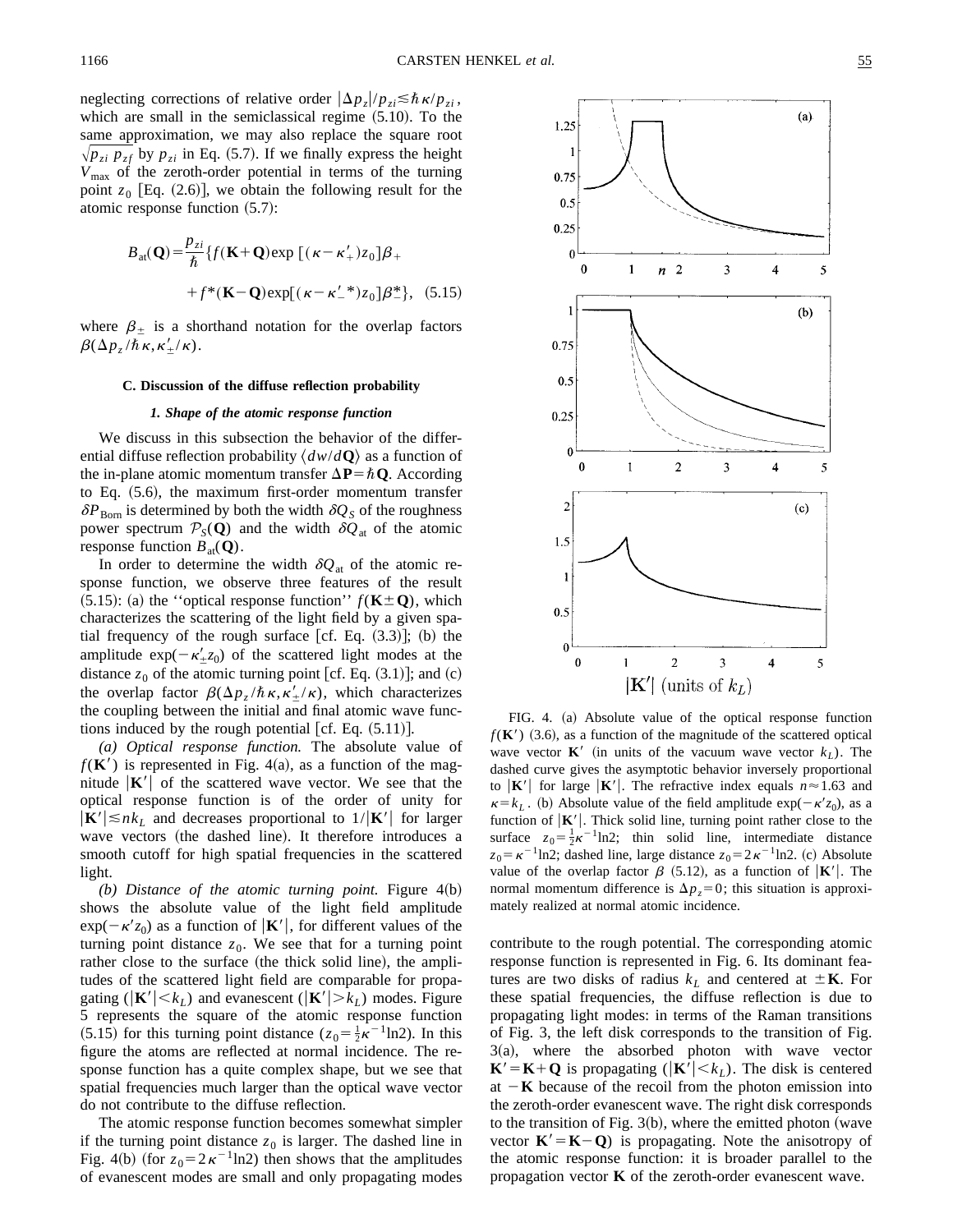

FIG. 5. Contour plot of the atomic response function  $|B_{\text{at}}(\mathbf{Q})|^2$  $(5.15)$  at normal incidence, as a function of the atomic in-plane wave-vector transfer **Q** in units of the optical wave vector  $k<sub>L</sub>$ . Shaded areas correspond to large values of the response function. The inset shows a profile along the thick dashed line. The turning point is close to the surface  $z_0 = \frac{1}{2}\kappa^{-1}\ln 2$  and atoms are incident with normal momentum  $p_{zi} = 50\hbar \kappa$ . The zeroth-order evanescent wave has an in-plane wave vector  $\mathbf{K} = \sqrt{2} k_L \mathbf{e}_x$  parallel to the *x* axis and  $\kappa = k_L$ .

*(c) Role of the overlap factor.* We recall that the overlap factor  $\beta$  limits the normal momentum difference to  $|\Delta p_z| \le \hbar \kappa$  [cf. Eq. (5.13)]. At normal atomic incidence, this does not impose a significant restriction on the width of the atomic response function because the normal momentum changes only to second order in the in-plane momentum transfer  $\hbar$ **Q**: from Eqs.  $(5.3)$  and  $(5.9)$ , we find the limit  $\delta Q_{at} \leq \sqrt{2p_{zi} \kappa/\hbar}$ , which, in the semiclassical regime, is typi-



FIG. 6. Same as Fig. 5, but with an increased optical potential such that the turning point is farther away from the surface:  $z_0 = 2 \kappa^{-1} \ln 2$ .



FIG. 7. Same as Fig. 5, but at oblique incidence:  $\theta_i = 45^\circ$  with normal momentum component  $p_{zi}$ =50  $\hbar \kappa$ . The atoms are incident in the same plane as the light beam creating the evanescent wave (the *x*-*z* plane) with  $P_i = 50\hbar \kappa e_x$ . Inside the dashed circles, propagating light modes contribute to the diffuse atomic reflection.

cally large compared to the size of the double disk structure discussed above.

At oblique incidence, however, the normal atomic momentum changes to first order in  $\hbar$ **Q** because of energy conservation. Parallel to the incident in-plane momentum  $P_i$ , the overlap factor then limits the width of the response function to spatial frequencies  $\delta Q_{at} \le \kappa / \tan \theta_i$ , where  $\theta_i$  is the atomic angle of incidence. This is a significant restriction because it is of the order of the optical wave vector. Perpendicular to the atomic plane of incidence, the limit for  $\delta Q_{at}$  is large compared to  $k_L$ , similar to the case of normal incidence. This implies that if the atoms are incident at a grazing angle  $(\theta_i \rightarrow 90^\circ$ , but  $p_{zi}$  still large compared to  $\hbar \kappa$ ), the diffuse reflection is strongly suppressed in the atomic plane of incidence. For a sufficiently broad surface power spectrum  $P<sub>S</sub>(**Q**)$ , the angular distribution of the reflected atoms should therefore be broader in the direction perpendicular to the atomic plane of incidence.

In Figs. 7 and 8 we show the atomic response function for atoms incident at an angle  $\theta_i = 45^\circ$  for two different experimental situations. (The turning point is located at  $z_0$  $=\frac{1}{2}\kappa^{-1}$ ln2, as in Fig. 5.) In Fig. 7 the atomic and optical planes of incidence coincide (incident atomic momentum  $P_i$  parallel to the propagation vector **K** of the zeroth-order evanescent wave). In this geometry, the atomic response function is flattened in the direction parallel to **K** and its anisotropy is reduced. In Fig. 8  $\mathbf{P}_i$  and **K** are perpendicular and the anisotropy of the response function is increased.

Finally, we recall that the overlap factor  $\beta$  also varies with the decay constants  $\kappa'_{\pm}$  of the scattered light modes. Its absolute value is shown in Fig. 4(c) for  $\Delta p_z = 0$ , as a function of  $|\mathbf{K}'|$ . The coupling between the atomic wave functions is peaked at  $|\mathbf{K}'| = k_L$  because the scattered light modes are then constant above the surface ( $\kappa'_{\pm}=0$ ). The coupling is smaller both for propagating and evanescent modes. For propagating modes, this is due to the averaging over the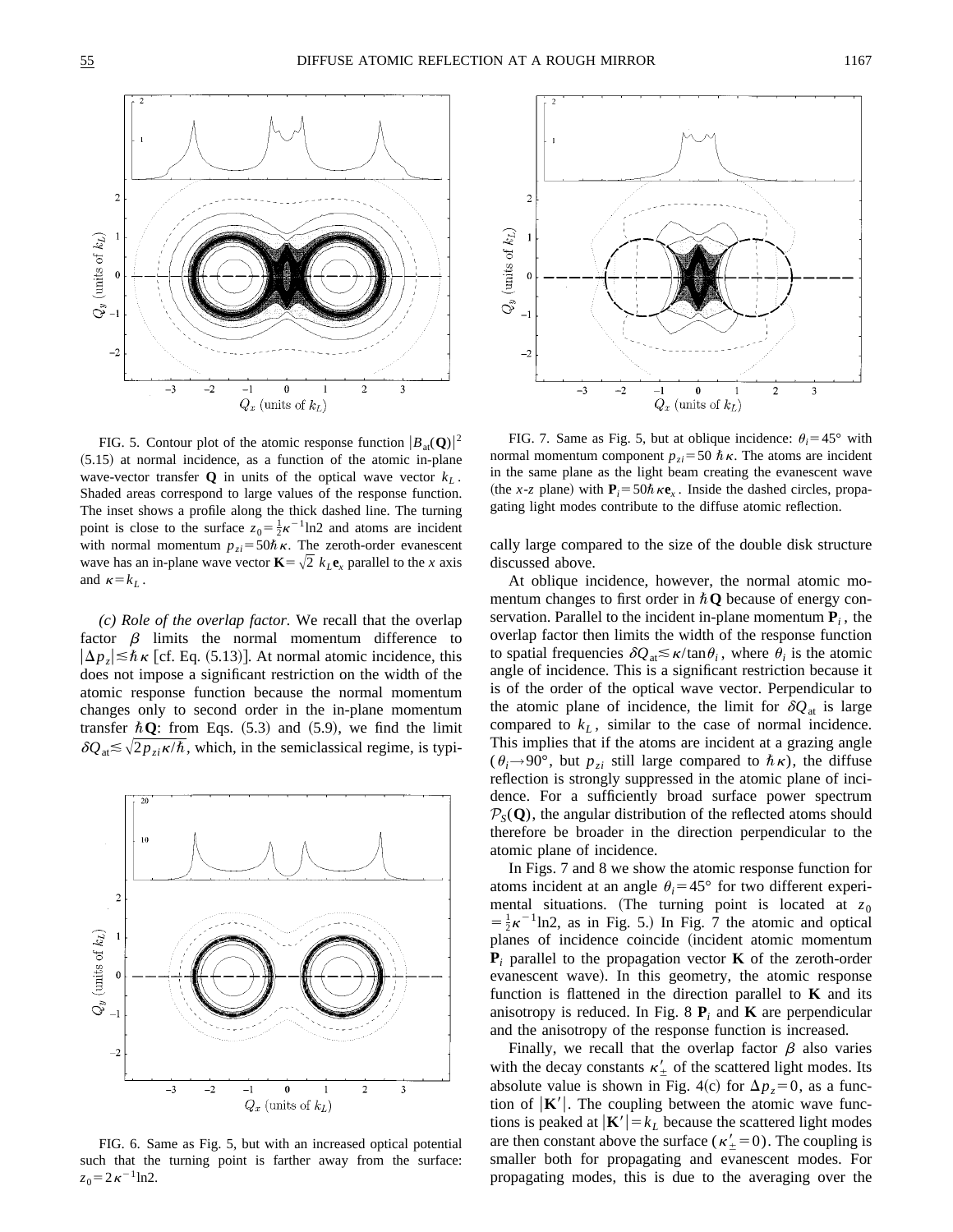

FIG. 8. Same as Fig. 7, the optical plane of incidence (the  $x-z$ plane) being perpendicular to the atomic plane of incidence (the *y*-*z* plane) with  $P_i = 50\hbar \kappa e_y$ .

oscillating field amplitude in the matrix element  $(5.8)$ . This behavior of the overlap factor enhances the atomic response function on the perimeters of the two circles identified above, which is apparent in Figs.  $5$  and  $6$  (cf. also the inset of Fig. 5, showing a profile of the response function squared along the dashed horizontal line). At oblique incidence (Figs. 7 and 8), the enhancement is less visible because of the stronger variation of the momentum difference  $\Delta p_z$ .

Summarizing, the width  $\delta Q_{at}$  of the atomic response function  $B_{at}(Q)$  is of the order of a few optical wave vectors. Its detailed shape depends on the distance of the turning point as well as on the geometry of incidence.

## *2. Order of magnitude of the diffuse reflection probability*

We find the total (first-order) probability of diffuse reflection *w* by integrating the differential probability  $(5.6)$  over all spatial frequencies:

$$
w = \int d^2 \mathbf{Q} \left\langle \frac{dw}{d\mathbf{Q}} \right\rangle = \int \frac{d^2 \mathbf{Q}}{(2\pi)^2} \mathcal{P}_S(\mathbf{Q}) |B_{\text{at}}(\mathbf{Q})|^2.
$$
 (5.16)

The form  $(5.15)$  of the atomic response function  $B_{at}(\mathbf{Q})$  suggests that we may define an ''effective roughness''  $\sigma_{\text{eff}}(\theta_i, z_0)$  for the atomic mirror by the integral

$$
\sigma_{\text{eff}}^2(\theta_i, z_0) \equiv \frac{1}{4} \int \frac{d^2 \mathbf{Q}}{(2\pi)^2} \mathcal{P}_S(\mathbf{Q}) | f(\mathbf{K} + \mathbf{Q})
$$
  
×  $\exp[(\kappa - \kappa'_+) z_0] \beta_+ + f^*(\mathbf{K} - \mathbf{Q})$   
×  $\exp[(\kappa - \kappa'_-) z_0] \beta_-^* |^2,$  (5.17)

where the power spectrum of the rough surface is weighted by a factor proportional to the square of the atomic response function. As discussed in Sec. V C 1, spatial frequencies up to a few optical wave vectors contribute to the effective roughness  $(5.17)$ . The probability of diffuse reflection  $(5.16)$ may now be written in the standard form

$$
w = [2p_{zi}\sigma_{\text{eff}}(\theta_i, z_0)/\hbar]^2 = \left(\frac{4\pi\cos\theta_i\sigma_{\text{eff}}(\theta_i, z_0)}{\lambda_{\text{dB}}}\right)^2,
$$
\n(5.18)

where  $\lambda_{dB} = 2\pi\hbar/|\mathbf{p}_i|$  is the de Broglie wavelength of the incident atoms. This result shows that the atomic reflection at the evanescent wave mirror is specular only if the effective roughness is smaller than the atomic wavelength.

In order to give a more physical interpretation of the quantity  $\sigma_{\text{eff}}(\theta_i, z_0)$ , we introduce the turning point surface  $z_0(\mathbf{R})$ , where the value of the optical potential is equal to the incident energy. We note that since the optical potential is proportional to the optical near field intensity, the turning point surface is a particular isointensity surface and may be obtained experimentally by optical near-field microscopy  $[35-37]$ .

In the absence of roughness, the turning point surface  $z_0(\mathbf{R})$  is flat and located at the turning point  $z_0$ . In the presence of the small rough potential  $V^{(1)}(\mathbf{r})$ , it acquires some roughness and its deviation from the mean position is approximately given by  $[cf. Eq. (2.6)]$ 

$$
\delta z_0(\mathbf{R}) \approx \frac{1}{2\,\kappa} \frac{V^{(1)}(\mathbf{R}, z_0)}{V^{(0)}(z_0)}.
$$
 (5.19)

We may now describe the rough evanescent wave mirror by an infinite potential barrier located at the rough turning point surface. This model is known as the corrugated hard wall potential and is used in the scattering of atoms from crystalline surfaces  $[14–16]$ . In the Rayleigh approximation and for  $\delta z_0(\mathbf{R})$  small compared to the atomic wavelength, one may show that this model gives a total diffuse reflection probability of the same form as Eq.  $(5.18)$ . Assuming small scattering angles, the effective roughness of the atomic mirror is given by the rms roughness  $\sigma_{z_0}$  of the turning point surface:

$$
\sigma_{z_0}^2 = \langle [\delta z_0(\mathbf{R})]^2 \rangle
$$
  
=  $\frac{1}{4} \int \frac{d^2 \mathbf{Q}}{(2\pi)^2} \mathcal{P}_S(\mathbf{Q}) | f(\mathbf{K} + \mathbf{Q}) \exp[(\kappa - \kappa'_+) z_0]$   
+  $f^*(\mathbf{K} - \mathbf{Q}) \exp[(\kappa - \kappa'_-)^2 z_0]|^2.$  (5.20)

Comparing this expression to the effective roughness  $(5.17)$ , we observe that the corrugated hard wall potential does not reproduce the overlap factors  $\beta_{\pm}$ . The difference between  $\sigma_{\text{eff}}(\theta_i, z_0)$  and  $\sigma_{z_0}$  is small, however, if the variation of the overlap factor  $\beta(\Delta p_z/\hbar \kappa, \kappa'/\kappa)$  is negligible in the range of spatial frequencies that contribute to the integral  $(5.20)$ . We recall that this is the case at normal incidence because the normal momentum change  $\Delta p_z$  is small and  $\beta$  depends weakly on  $\kappa'$ , as already shown in Fig. 4(c).

The concept of the rough turning point surface also allows us to understand the dependence of the effective roughness  $\sigma_{\text{eff}}(\theta_i, z_0)$  on the turning point distance  $z_0$ . According to Eq. (5.19), the roughness of the surface  $z_0(\mathbf{R})$  is determined by the relative variation of the optical potential at the distance  $z_0$ . Scattered light modes that decay more slowly than the zeroth-order evanescent wave ( $\kappa'_{+} < \kappa$ ) and propagating modes ( $\kappa'$  imaginary) therefore give contributions to  $\sigma_{\text{eff}}(\theta_i, z_0)$  and  $\sigma_{z_0}$  that increase with  $z_0$  [cf. Eqs. (5.20) and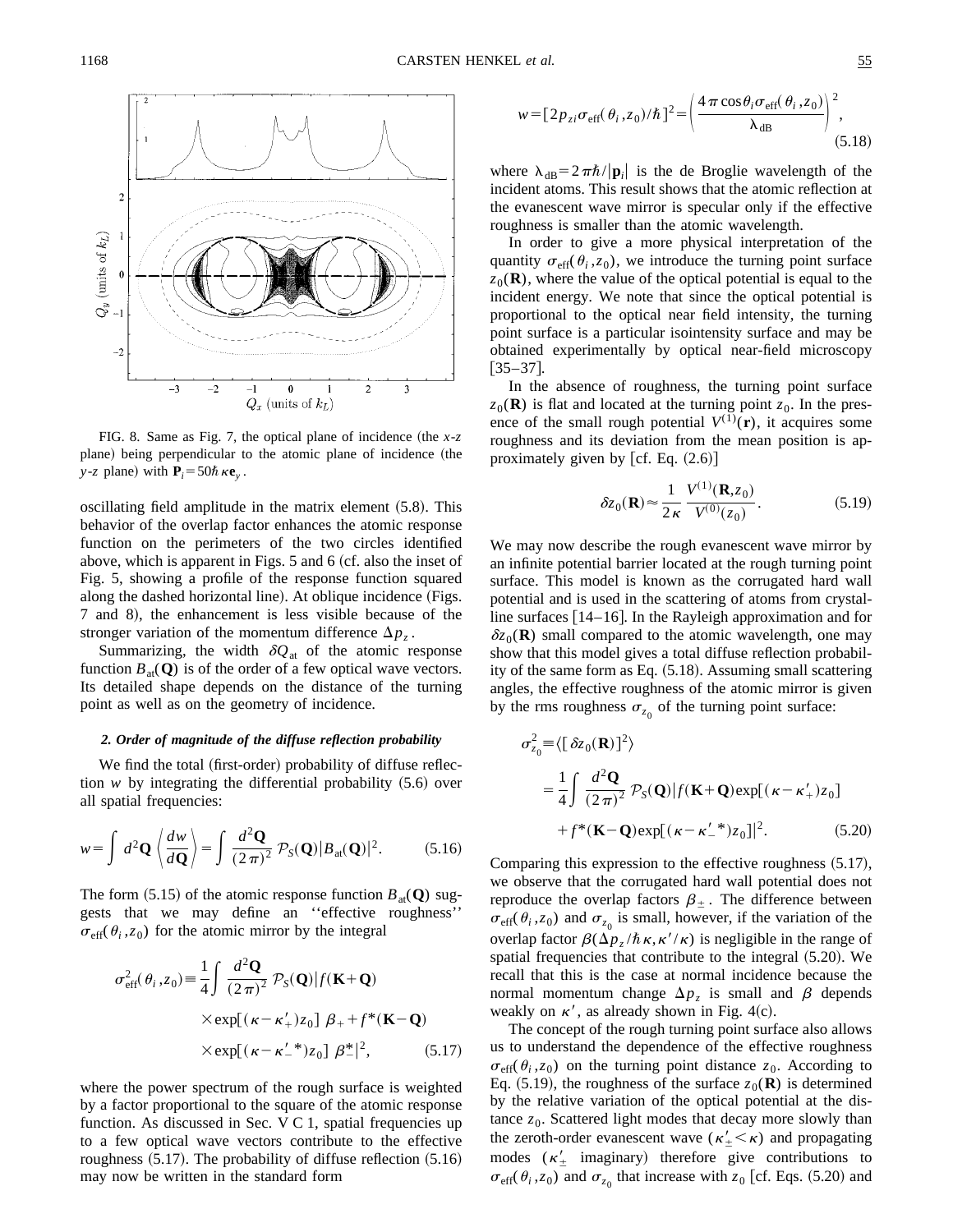

FIG. 9. Zeroth- and first-order optical potentials in logarithmic scale. Solid line, zeroth-order optical potential  $V^{(0)}(z)$  (2.5), with *z*<sup>0</sup> the classical turning point; dashed line, optical potential  $V^{(1)}_{\text{prop}}(z)$  (5.22) created by the interference of a propagating scattered light mode with the zeroth-order evanescent wave.

 $(5.20)$ ]. This observation yields a simple estimate for  $\sigma_{\text{eff}}(\theta_i, z_0)$ : the factor weighting the surface power spectrum in Eq.  $(5.17)$  is maximum for propagating light modes, where it is of order  $e^{2kz_0}$ . The effective roughness is therefore overestimated by  $\sigma_{\text{eff}}(\theta_i, z_0) \leq \sigma e^{\kappa z_0}$ . We then find the following upper limit for the total diffuse reflection probability  $(5.18)$ :

$$
w \lesssim \left(\frac{4\pi\cos\theta_i\sigma e^{\kappa z_0}}{\lambda_{\text{dB}}}\right)^2. \tag{5.21}
$$

The atomic reflection at the evanescent wave mirror is therefore specular only if the rms roughness  $\sigma$  of the dielectric surface itself is smaller than the wavelength of the incident atoms. Furthermore, if one pushes the turning point  $z_0$  farther away from the surface, by using an optical potential *V*max much larger than the incident kinetic energy  $E_i = p_{zi}^2/2M$ , the diffuse reflection probability increases by a factor  $e^{2\kappa z_0} = V_{\text{max}}/E_i$ .

Finally, at oblique incidence, the range of wave vectors that contribute to the effective roughness  $\sigma_{\text{eff}}(\theta_i, z_0)$  (5.17) is smaller due to the narrowing of the atomic response function, as shown in Figs. 7 and 8. As a consequence, the diffuse reflection probability is below the estimate  $(5.21)$ .

#### **D. Validity of the Born approximation**

We recall that we describe the rough optical potential  $V^{(1)}(\mathbf{r})$  of the evanescent wave mirror by perturbation theory. We have seen that for a broad surface power spectrum, the dominant contribution to this potential comes from propagating light modes: the corresponding optical potential  $V^{(1)}_{\text{prop}}(\mathbf{r})$  is of the order of

$$
V_{\text{prop}}^{(1)}(\mathbf{r}) \simeq \kappa \sigma V_{\text{max}} e^{-\kappa z}
$$
 (5.22)

and crosses the zeroth-order potential at a distance  $z_c$  given by

$$
\kappa \sigma \simeq e^{-\kappa z_c}.\tag{5.23}
$$

This is illustrated in Fig. 9. A necessary condition for the perturbation theory to be valid is that the zeroth-order potential  $V^{(0)}(z)$  (close to the surface) and the incident normal kinetic energy  $E_i$  (far from the surface) be larger than  $V_{\text{prop}}^{(1)}(\mathbf{r})$ . As can be seen from Fig. 9, this condition is equivalent to the requirement that the crossing point  $z_c$  be farther from the surface than the turning point  $z_0$ . In terms of the surface roughness  $\sigma$ , this yields the condition

$$
\sigma \ll \frac{e^{-\kappa z_0}}{\kappa}.\tag{5.24}
$$

We note that this condition is satisfied if the optical perturbation theory for the light scattering at the rough surface is valid  $\lceil cf. \text{Eq. } (3.14) \rceil$ .

In addition, we must verify that the Born approximation for the diffuse atomic reflection is justified, i.e., that we are in the quasispecular regime ( $w \le 1$ ). According to Eq.  $(5.18)$ , this regime is characterized by an effective surface roughness  $\sigma_{\text{eff}}(\theta_i, z_0)$  small compared to the incident atomic wavelength. At normal incidence, we may use the estimate  $(5.21)$ for the diffuse reflection probability to find the more practical formulation

$$
\sigma \ll \frac{\lambda_{\text{dB}}}{4 \pi \cos \theta_i} e^{-\kappa z_0}.
$$
 (5.25)

This condition requires the surface roughness  $\sigma$  to be below the incident atomic wavelength  $\lambda_{dB}$ , which is a more severe restriction than Eq.  $(5.24)$ . At oblique incidence, the diffuse reflection probability is smaller than the estimate  $(5.21)$  and the Born approximation remains valid even if the surface roughness  $\sigma$  surpasses the limit (5.25).

# **VI. DIFFUSE ATOMIC REFLECTION IN THE THIN PHASE GRATING APPROXIMATION**

We now present a calculation of the momentum distribution of the diffusely reflected atoms that is able to go beyond the Born approximation. The rough optical potential of the evanescent wave mirror is taken into account by a phase shift of the reflected atomic wave, in a way similar to a phase grating in conventional optics. The phase-shifted wave function allows us to compute the spatial coherence function of the reflected atoms. The coherence function gives the (average) momentum distribution by means of a Fourier transform.

We show that this approach recovers the Born approximation in the quasispecular regime and study then the diffuse regime where the surface roughness is larger than the atomic wavelength. For a large decay length  $1/\kappa$ , however, the evanescent wave realizes a thick grating for the atoms and the thin phase grating approximation becomes invalid, whereas the Born approximation may still apply, provided the reflection is quasispecular. In addition, we recall that the thin phase grating approach is a semiclassical method and we are therefore truly limited to the regime  $(5.10)$ .

### **A. Principle of the calculation**

The central idea of the thin phase grating approach is that the diffuse reflection from the rough mirror distorts the wave front of the atomic matter wave. At a fixed position  $(\mathbf{R}, z = h)$  above the mirror, we therefore write the reflected wave function  $\psi_r(\mathbf{R})$  in the form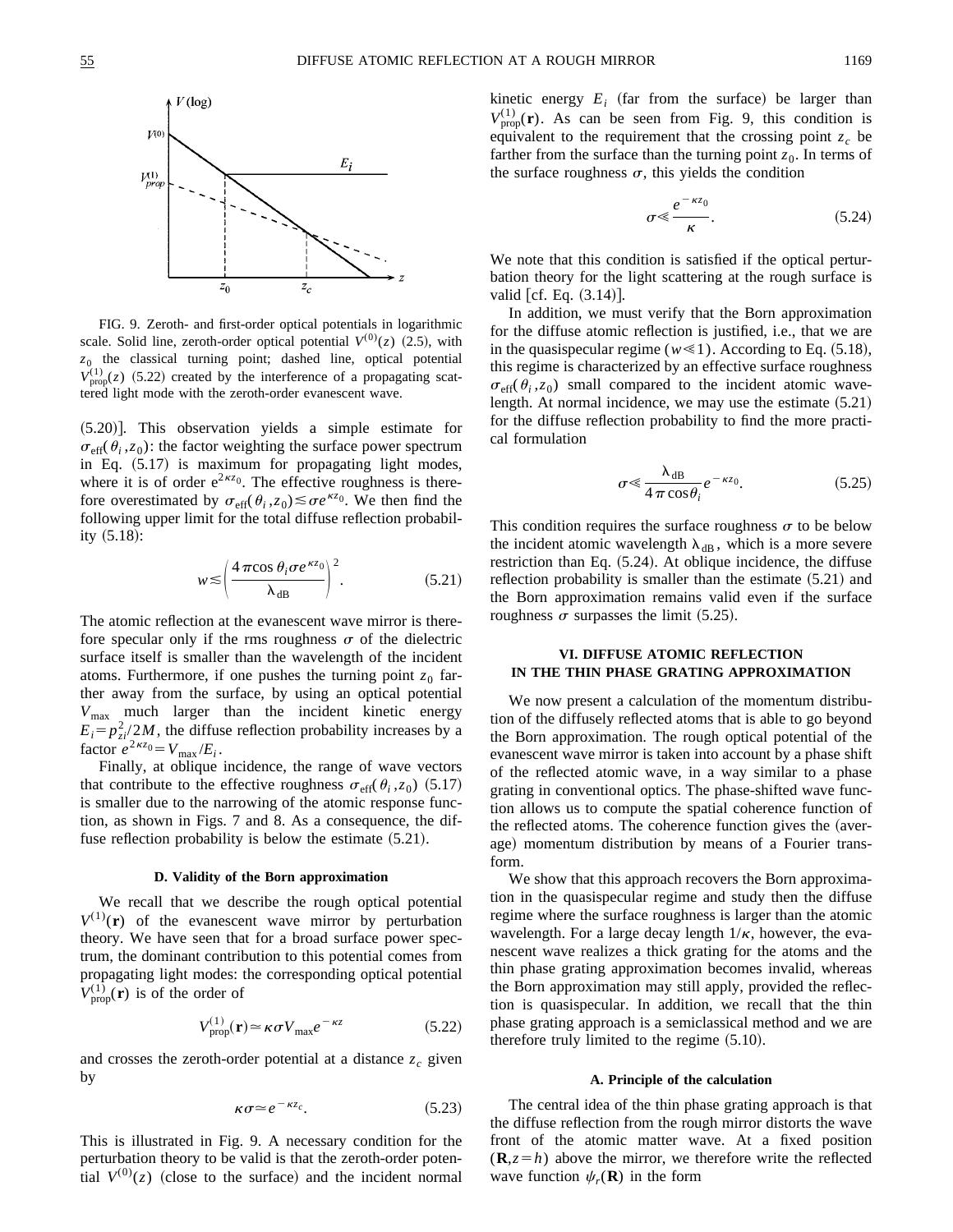$$
\psi_r(\mathbf{R}) = \psi_r^{(0)}(\mathbf{R}) \exp[i \delta \varphi(\mathbf{R})],\tag{6.1}
$$

where  $\psi_r^{(0)}(\mathbf{R})$  is the wave function reflected at the flat mirror and  $\delta \varphi(\mathbf{R})$  its phase shift. The height *h* is kept fixed and is suppressed to simplify the notation.

We shall place ourselves in the semiclassical regime where the atomic wavelength is small compared to the spatial scale of the potential. The phase shift may then be calculated in terms of the action integral along a classical trajectory  $[17]$ , in the spirit of the WKB approximation or the eikonal approximation in optics. The atomic trajectories, however, are perturbed by the rough potential, which makes an analytical calculation difficult. In the thin phase grating approximation, we assume that the perturbation of the atomic trajectory is small, similar to the Raman-Nath approximation  $[20,21]$ . One can then show from the principle of least action that the phase shift is found by integrating the rough potential along the unperturbed trajectories in the flat mirror potential  $[19]$ . In the context of atomic scattering at a crystal surface, a similar approach is known as the trajectory approximation [38].

From the phase-shifted wave function  $(6.1)$ , it is then convenient to calculate the transverse coherence function of the reflected atoms. In the framework of our statistical description of the rough evanescent wave mirror, this function may be introduced in a natural manner  $[39]$ 

$$
\Gamma(\mathbf{R}_1, \mathbf{R}_2) \equiv \langle \psi_r^*(\mathbf{R}_1) \psi_r(\mathbf{R}_2) \rangle, \tag{6.2}
$$

where the average  $\langle \rangle$  is taken with respect to the statistical ensemble for the rough surface introduced in Sec. III B. We recall that the coherence function is related to the contrast of the interference pattern one obtains if the mirror is part of an atom interferometer. Also, its Fourier transform with respect to  $\mathbf{R}_2 - \mathbf{R}_1$  is equal to the (average) transverse momentum distribution of the reflected atoms.

### **B. Calculation of the phase shift**

In the thin phase grating approximation, the phase shift due to the rough potential  $V^{(1)}(\mathbf{r})$  is given by the integral  $[17,19]$ 

$$
\delta\varphi(\mathbf{R}) = -\frac{1}{\hbar} \int dt \ V^{(1)}[\mathbf{r}^{(0)}(t)], \tag{6.3}
$$

where  $\mathbf{r}^{(0)}(t)$  is a classical trajectory in the flat potential  $V^{(0)}(\mathbf{r})$ . This trajectory is uniquely determined by the requirements that it end at the position ( $\mathbf{R}, z = h$ ) and have the same initial momentum  $(\mathbf{P}_i, -p_{zi})$  as the incident atomic plane wave. For the exponential potential of Eq.  $(2.5)$ , it has the analytical form  $\lceil 30 \rceil$ 

$$
\mathbf{R}^{(0)}(t) = \mathbf{R}_0 + \mathbf{P}_i t / M,\tag{6.4a}
$$

$$
z^{(0)}(t) = z_0 + \kappa^{-1} \ln \cosh(t/\tau),
$$
 (6.4b)

where  $\tau$  is the characteristic time scale of the reflection

$$
\tau = \frac{M}{\kappa \ p_{zi}}.\tag{6.5}
$$

The atom reaches the turning point  $(\mathbf{R}_0, z_0)$ , with  $z_0$  given by Eq. (2.6), at time  $t=0$ . As a function of the final position **R**,  $\mathbf{R}_0$  is given by

$$
\mathbf{R}_0 = \mathbf{R} - \frac{\mathbf{P}_i}{p_{zi}} (h - z_0 + \kappa^{-1} \ln 2),
$$
 (6.6)

where we have used that the final height *h* is much larger than the decay length  $1/\kappa$  of the evanescent wave.

To calculate the phase shift, we insert the Fourier expansion (4.4) of the rough potential  $V^{(1)}(\mathbf{r})$  into the integral  $(6.3)$ . Interchanging the integration order, one may solve the time integral using the variable transformation  $t \mapsto e^{-2t/\tau}$  and the second Euler integral (Eqs. 6.2.1 and 6.2.2 of  $[34]$ ), with the result

$$
\int dt e^{-(\kappa + \kappa')z^{(0)}(t)} e^{i\mathbf{Q} \cdot \mathbf{R}^{(0)}(t)}
$$
  
=  $2 \tau e^{-(\kappa + \kappa')z_0} e^{i\mathbf{Q} \cdot \mathbf{R}_0} \beta \left( \frac{\mathbf{Q} \cdot \mathbf{P}_i}{M} \tau, \frac{\kappa'}{\kappa} \right),$  (6.7)

where the overlap factor  $\beta$  defined in Eq. (5.12) appears again. We now suppose that  $\beta$  in this expression takes the same numerical value as in the matrix element  $(5.11)$ . This approximation is discussed in more detail in Sec. VI D. It allows us to express the phase shift in terms of the atomic response function  $B_{at}(\mathbf{Q})$  given in Eq. (5.15), with the result

$$
\delta\varphi(\mathbf{R}) = -\int \frac{d^2 \mathbf{Q}}{(2\pi)^2} S(\mathbf{Q}) B_{\text{at}}(\mathbf{Q}) e^{i\mathbf{Q} \cdot \mathbf{R}_0}.
$$
 (6.8)

The thin phase grating approximation is valid if the rough potential  $V^{(1)}(\mathbf{r})$  does not perturb the atomic trajectory very much. For a quantitative estimate, consider an atom in a standing evanescent wave, formed by the interference between the zeroth-order evanescent wave and a scattered light mode. We suppose that this light mode is propagating, in order to find an upper limit for the perturbation of the atomic trajectory. Let  $2\pi/Q$  be the period of the standing wave and  $\kappa \sigma$  its contrast at the dielectric surface. The optical potential of the standing wave exerts a transverse force on the atom that takes its maximum value at the atomic turning point  $[cf.$ Eq.  $(5.22)$ ]

$$
F \lesssim Q \kappa \sigma V_{\text{max}} e^{-\kappa z_0} = Q \kappa \sigma e^{\kappa z_0} \frac{p_{zi}^2}{2M}.
$$
 (6.9)

This force makes the atom move a transverse distance  $\sim F \tau^2/2M$  during the interaction time  $\tau$  (6.5). The perturbation of the atomic trajectory is small if this distance is much less than the period of the standing wave. This condition yields the following limit for the rms surface roughness  $\sigma$ :

$$
\sigma \ll \frac{8\,\pi e^{-\kappa z_0}}{\kappa} \frac{\kappa^2}{Q^2}.
$$
\n(6.10)

For wave vectors *Q* of the order of a few optical wave vectors, this condition is less restrictive than the limit  $(5.25)$  for the validity of the Born approximation. The thin phase grating approximation therefore allows us to go beyond the qua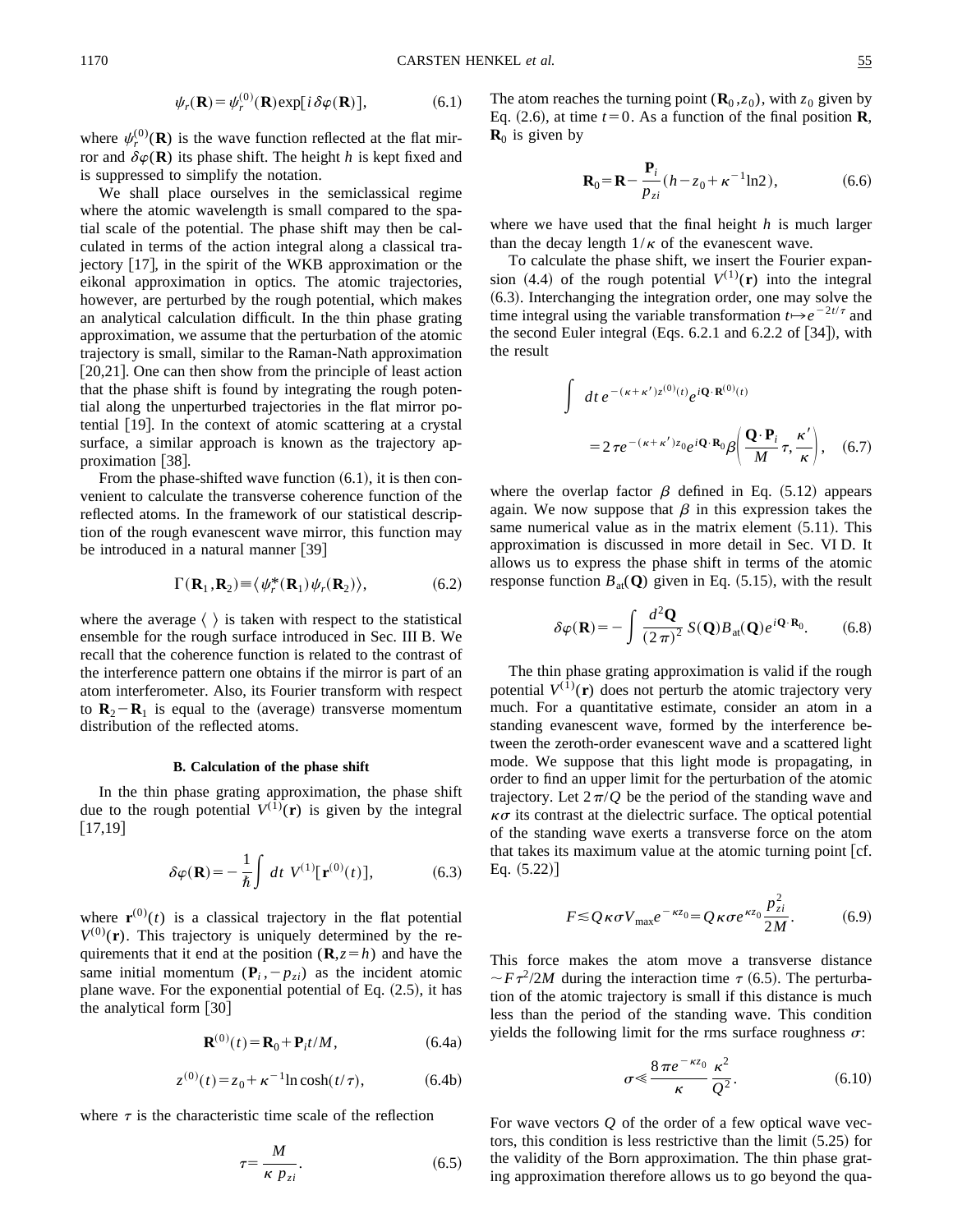sispecular regime and to cover the experimentally interesting case of a surface roughness larger than the incident atomic wavelength.

### **C. Calculation of the atomic coherence function**

From the result  $(6.8)$  for the phase shift, we note that at a given position **R**, the phase shift  $\delta \varphi(\mathbf{R})$  is a linear combination of surface heights  $s(\mathbf{R}')$ . It is therefore a Gaussian random process itself  $[40,41]$ . This allows us to compute the ensemble average in the coherence function  $(6.2)$ ,

$$
\Gamma(\mathbf{R}_1, \mathbf{R}_2) = \langle \psi_r^{(0)*}(\mathbf{R}_1) \psi_r^{(0)}(\mathbf{R}_2) \exp[i \delta \varphi(\mathbf{R}_2) - i \delta \varphi(\mathbf{R}_1)] \rangle, \tag{6.11}
$$

with the result

$$
\Gamma(\mathbf{R}_1, \mathbf{R}_2) = \Gamma^{(0)}(\mathbf{R}_2 - \mathbf{R}_1) \exp\left[-w + \int d^2 \mathbf{Q} \left\langle \frac{dw}{d\mathbf{Q}} \right\rangle \right]
$$
  
×  $\exp[i\mathbf{Q} \cdot (\mathbf{R}_2 - \mathbf{R}_1)]$ , (6.12)

where  $\Gamma^{(0)}(\mathbf{R}_2 - \mathbf{R}_1) \propto \exp[i\mathbf{P}_i \cdot (\mathbf{R}_2 - \mathbf{R}_1)]$  is the coherence function for the flat mirror and  $\langle dw/d\mathbf{Q}\rangle$  and *w* are defined in Eqs.  $(5.6)$  and  $(5.16)$ , respectively. We now discuss the coherence function  $(6.12)$  in the quasispecular and diffuse regimes, respectively.

#### **D. Comparison to the Born approximation**

In the quasispecular regime where the diffuse reflection probability is small ( $w \ll 1$ ), we may expand the outer exponential in Eq.  $(6.12)$ , giving a coherence function

$$
\Gamma(\mathbf{R}_1, \mathbf{R}_2) = \Gamma^{(0)}(\mathbf{R}_2 - \mathbf{R}_1) \left\{ 1 - w + \int d^2 \mathbf{Q} \left\langle \frac{dw}{d\mathbf{Q}} \right\rangle \right\}
$$

$$
\times \exp[i\mathbf{Q} \cdot (\mathbf{R}_2 - \mathbf{R}_1)] + \cdots \left\}.
$$
 (6.13)

Taking the Fourier transform of this result with respect to  $\mathbf{R}_2 - \mathbf{R}_1$ , we obtain the momentum distribution of the reflected atoms. We observe that this distribution is the sum of a specular peak and a background equal to the differential diffuse reflection probability  $\langle d w / d \mathbf{Q} \rangle$  obtained from the Born approximation. An example is shown in Fig.  $10(a)$ .

The comparison to the Born approximation allows us to establish a validity condition for the thin phase grating approximation in the quasispecular regime. Recall that we only recover the result of the Born approximation because we have identified the overlap factor  $\beta$  from the phase shift (6.7) with the one appearing in the response function  $B_{at}(\mathbf{Q})$ (5.15). Thus the arguments of  $\beta$  in both cases ( $\mathbf{Q} \cdot \mathbf{P}_i$   $\tau/M$ and  $\Delta p_z/\hbar \kappa$ ) must not differ much on the scale of variation of the overlap factor. One can show that their difference arises because the thin phase grating approximation conserves energy only to first order in the in-plane momentum transfer  $\hbar \mathbf{Q}$ . Expanding the normal momentum change  $\Delta p_z$ to second order in  $\hbar \mathbf{Q}$  and comparing the result to  $\hbar \kappa$ , we find the condition



FIG. 10. Transverse atomic momentum distributions for different values of the parameter *w*. The distributions are one dimensional and calculated in the optical plane of incidence. For a small diffuse reflection probability *w*, the momentum distribution contains a specular peak superimposed on a diffuse background identical to the inset of Fig. 5. The atomic momentum is given in units of  $\hbar k_L$ . The incident atoms are plane waves at normal incidence with  $p_{zi} = 50\hbar k_L$ . (a)  $w = 0.5$ , (b)  $w = 2$ , and (c)  $w = 5$ .

$$
\frac{\mathbf{Q}^2}{\kappa^2} \ll 2 \frac{p_{zi}}{\hbar \kappa} \cos^2 \theta_i. \tag{6.14}
$$

Since the wave vectors **Q**, which are relevant for the diffuse reflection are of the order of a few optical wave vectors (cf. Sec.  $V C 1$ ), this inequality is satisfied in the semiclassical regime  $(5.10)$  and for the typical case that the evanescent wave's decay length is of the order of the reduced optical wavelength. On the other hand, the thin phase grating approximation becomes invalid for a large decay length  $1/\kappa$ . In this case, the Born approximation may still be used provided, however, that the reflection is quasispecular [cf. Eq.  $(5.25)$ ].

## **E. Discussion of the diffuse reflection regime**

The diffuse reflection regime corresponds to the limit

$$
\langle \delta \varphi(\mathbf{R})^2 \rangle = w \gg 1, \tag{6.15}
$$

where the fluctuations of the atomic phase shift are large. We still use the notation *w* for the integral of the product of the power spectrum and the response function  $(5.16)$ . In the dif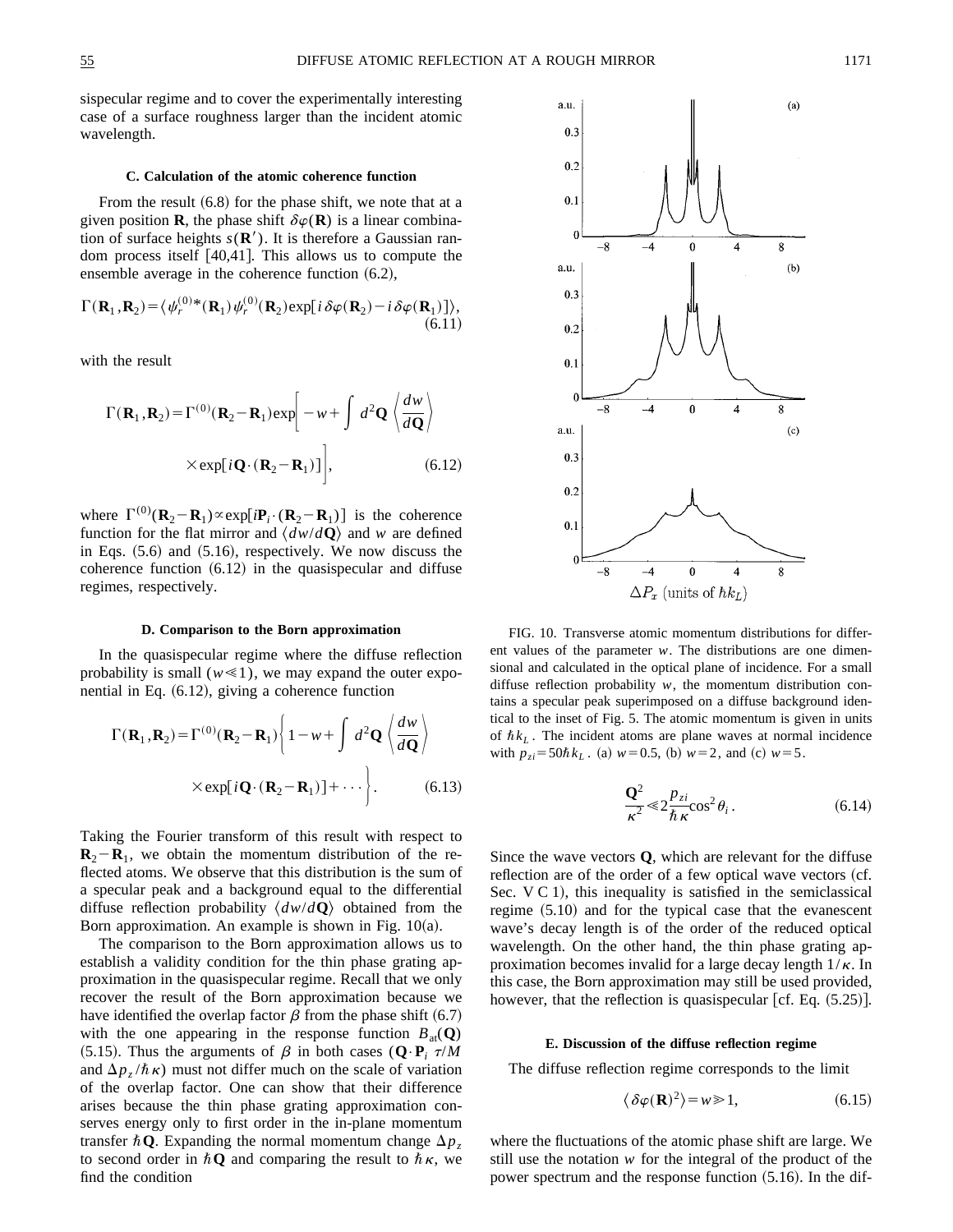fuse regime, however, *w* no longer appears as a total probability of diffuse reflection, but as a measure of the phaseshift fluctuations.

In the regime  $(6.15)$  of large phase fluctuations, we expect the coherence function  $\Gamma(\mathbf{R}_1, \mathbf{R}_2)$  to be significantly different from zero only if the positions  $\mathbf{R}_1$  and  $\mathbf{R}_2$  are close. We therefore expand the argument of the exponential in Eq.  $(6.12)$  in powers of  $\mathbf{Q} \cdot (\mathbf{R}_2 - \mathbf{R}_1)$ . The integral over **Q** of the first-order term vanishes if we suppose that the differential probability  $\langle dw/d\mathbf{Q} \rangle$  is symmetric with respect to the sign of the wave-vector transfer. (Any asymmetry would only lead to a shift of the mean momentum of the reflected atoms, however.) The second-order term of the expansion then yields a coherence function that is Gaussian in  $\mathbf{R}_2 - \mathbf{R}_1$ :

$$
\Gamma(\mathbf{R}_1, \mathbf{R}_2) = \Gamma^{(0)}(\mathbf{R}_2 - \mathbf{R}_1) \exp\left[-\frac{w}{2} \sum_{i,j=x,y} \gamma_{ij} (R_{2i} - R_{1i})\right] \times (R_{2j} - R_{1j})
$$
\n(6.16)

where the coherence tensor  $\gamma_{ij}$ , with

$$
\gamma_{ij} = \frac{1}{w} \int d\mathbf{Q} \left\langle \frac{dw}{d\mathbf{Q}} \right\rangle Q_i Q_j, \qquad (6.17)
$$

is equal to the average value of the wave-vector transfer components  $Q_iQ_j$ , weighted by the momentum distribution of the diffusely reflected atoms in the Born approximation. The width  $\delta P_{\text{Born}}$  of this distribution has been discussed in Sec. V C 1. The elements of the coherence tensor are therefore of the order of  $(\delta P_{\text{Born}}/\hbar)^2$ . By Fourier transforming the coherence function (6.16) with respect to  $\mathbf{R}_2 - \mathbf{R}_1$ , we find that the momentum distribution in the diffuse regime is Gaussian with a width of order

$$
\delta P_{\text{diff}} \sim \sqrt{w} \ \delta P_{\text{Born}}.\tag{6.18}
$$

As a consequence of Eq.  $(6.17)$ , the momentum distribution shows an anisotropy similar to the diffuse reflection probability  $\langle dw/d\mathbf{Q}\rangle$ .

We note that  $\delta P_{\text{diff}}$  given in Eq. (6.18) is the width of an atomic diffraction pattern that would be created by a sinusoidal phase grating with period  $2\pi\hbar/\delta P_{\text{Born}}$ , if the phase shift of the atomic wave function were modulated with a modulation index  $\sqrt{w}$  large compared to unity. This is not surprising because the optical potential above the rough dielectric surface may be understood as an incoherent ensemble of evanescent wave diffraction gratings, each grating corresponding to a given Fourier component of the surface roughness. In this picture, the momentum distribution of the diffusely reflected atoms is obtained by summing the diffraction patterns over the roughness power spectrum. In the quasispecular regime, the diffraction gratings create a small phase modulation of the atomic wave function and only the zeroth and first diffraction orders are populated. The width of the atomic momentum distribution,  $\delta P_{\text{Born}}$ , is then given by the range of spatial frequencies that are present in the ensemble of gratings, as discussed in Sec. V C 1. In the diffuse regime, the large phase modulation implies that higher orders are present in the diffraction patterns, up to a maximum diffraction order approximately given by the modulation index. Identifying the modulation index and the rms phase shift fluctuation  $\sqrt{w}$  [cf. Eq. (6.15)], we find that the momentum distribution of the diffusely reflected atoms has a width  $\delta P_{\text{diff}}$  given by Eq. (6.18).

For an alternative interpretation, consider the angular divergence of the diffusely reflected atomic wave

$$
\delta\theta \equiv \frac{\delta P_{\text{diff}}}{p_{zi}}.\tag{6.19}
$$

At normal incidence, we may approximate the total diffuse reflection probability *w* by the result of the corrugated hard wall potential introduced in Sec. V C 2. The estimate  $(6.18)$ then yields

$$
\delta\theta \sim 2\delta P_{\text{Born}} \sigma_{z_0}/\hbar, \tag{6.20}
$$

where  $\sigma_{z_0}$  is the rms roughness of the turning point surface  $(5.19)$ . Since the correlation length of the turning point surface approximately equals  $\hbar/\delta P_{\text{Born}}$  [cf. Eq. (3.11)], its rms slope is of the order of  $\delta P_{\text{Born}} \sigma_{z_0}/\hbar$ . The angular divergence  $\delta\theta$  therefore corresponds to the locally specular reflection from the rough turning point surface.

We give in Fig. 10 a one-dimensional example of the evolution of the atomic momentum distribution as a function of the parameter *w*. The distributions are calculated by taking the Fourier transform of the coherence function  $(6.12)$ with respect to  $\mathbf{R}_2 - \mathbf{R}_1$ . The surface roughness is assumed to have a constant power spectrum in the wave-vector range  $|{\bf Q}| \le 5k_L$ . Figures 10(a)–10(c) show the broadening of the diffuse part of the momentum distribution for increasing values of *w*. In the diffuse reflection regime, the distribution is completely dominated by the diffuse part.

# **VII. LIGHT POLARIZATION AND ATOMIC ZEEMAN SUBLEVELS**

So far we have treated the atom as a pure two-level atom with only one lower and one upper state and we have treated the electric field as a scalar field. In this section we outline the modifications of our results when the polarization of the light field and the Zeeman degeneracy of the atomic levels are taken into account. We recall that in the field of laser cooling these ''modifications'' shifted the main line of interest from Doppler cooling and cooling in intense fields to sub-Doppler cooling with polarization gradients and the still evolving field of subrecoil cooling  $[42–46]$ . Polarization gradient cooling mechanisms are not only theoretical suggestions for different and interesting cooling experiments; they are inevitable in situations of laser cooling of real atoms in three dimensions.

The internal sublevel structure of atoms also leads to different and interesting effects in atom optics, by the possibility of tailoring specific potentials for the atomic motion. For example, large-angle diffraction from a triangular potential has been demonstrated by combining a polarization gradient laser field and a magnetic field [47]. Also, atomic interferometry with spatially overlapping trajectories is possible using superpositions of internal states  $[48]$ . In closer connection to the present work, the coherent reflection of multilevel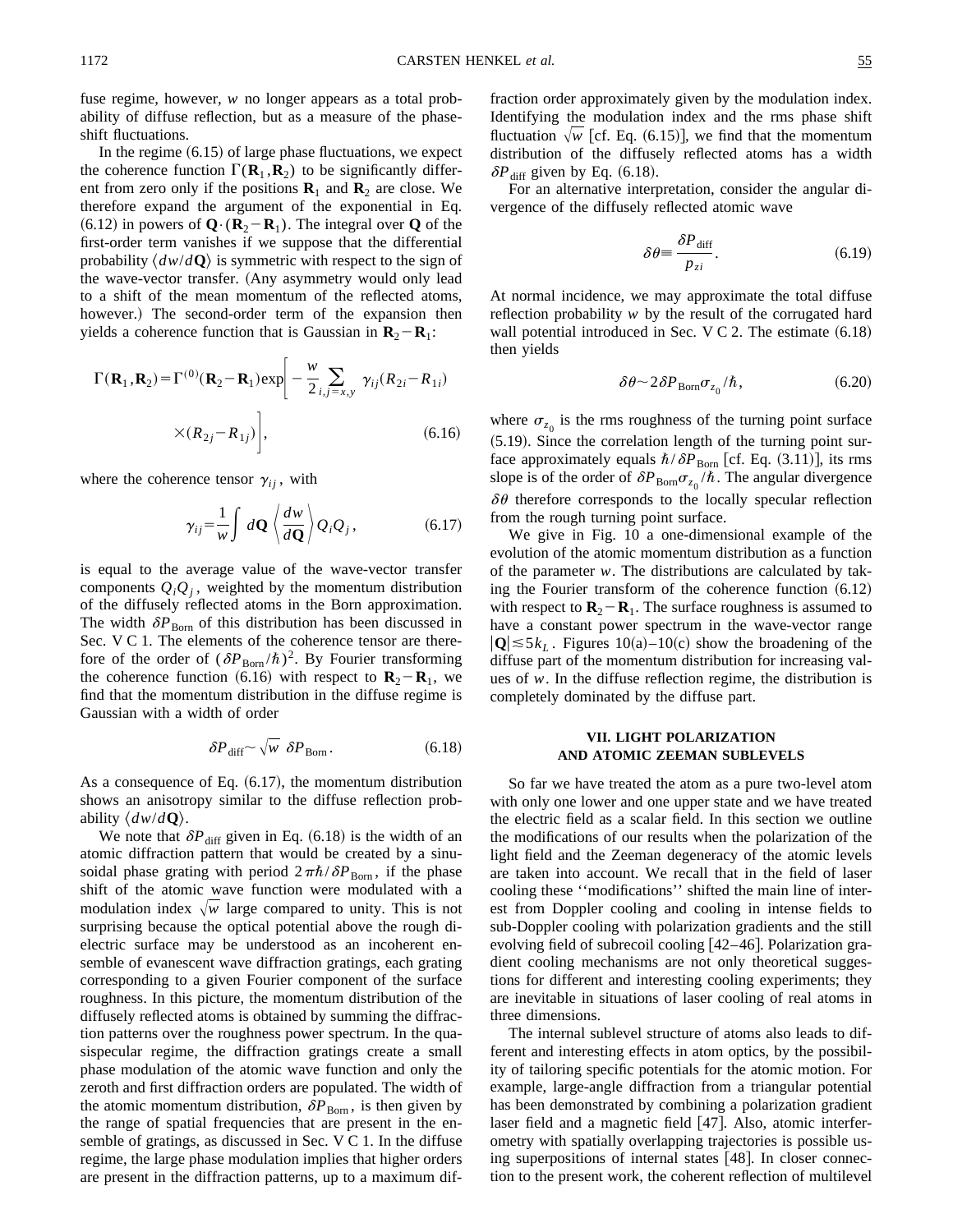atoms from a light field has recently attracted considerable attention  $[49-51]$ . Using numerical integration of the Schrödinger equation, it has recently been shown  $[52]$  that incorporation of the multilevel structure leads to larger diffraction probabilities, in agreement with experiments  $[9,10]$ .

This section of the paper is motivated both by our interest in identifying the different qualitative features emerging when the light polarization and the atomic Zeeman sublevel structure are taken into account and by the obvious need of establishing a connection between our model studied above and the expected outcome of real experiments. We shall stay in the limit of large detuning and low saturation of the atomic transition, and in analogy to Eq.  $(2.1)$ , the groundstate light shift  $(2.5)$  becomes an operator acting only on the ground state

$$
\hat{\mathbf{V}} = \frac{d^2}{\hbar \Delta} (\mathbf{d} - \mathbf{E}^*)(\mathbf{d} + \mathbf{E}),
$$
 (7.1)

where, in addition to the position dependence, entering through the electric-field vector **E**, the light shift is an operator acting on the Zeeman manifold as indicated by the raising and lowering parts of the atomic dipole operator  $d\mathbf{d}^{\pm}$ . The matrix elements of the dimensionless operators  $\mathbf{d}^{\pm}$  are given by the Clebsch-Gordan coefficients, and although the excited state is eliminated  $[Eq. (7.1)$  couples only the ground states], the potential results from the direct coupling of the ground and excited states by the laser field and the operator depends on the excited-state degeneracy through the values of the Clebsch-Gordan coefficients.

First, we shall consider the reflection of atoms at the light field above a perfectly flat surface. We then take the surface roughness into account, to first order in the scattered light field, and following the approach in Sec. V, the diffuse atomic reflection is calculated in the Born approximation. We refrain from generalizing the thin phase grating approach of Sec. VI to this situation. The problem is similar to the one of semiclassical approaches to sub-Doppler cooling: without surface roughness, different potentials [position-dependent eigenvalues of the light-shift operator  $(7.1)$ ] are identified, resulting in an ambiguous choice of the classical trajectory and hence a difficulty in consistently accumulating the effect of the potential on the atomic motion; cf. Eq.  $(6.3)$ .

#### **A. Flat mirror**

If we consider a planar dielectric surface and an incident field with the electric-field vector parallel with this surface (TE polarization), we obtain an evanescent wave with its polarization vector pointing along the same direction, e.g.,  $\mathbf{E}_i = E_0 \mathbf{e}_y$ ,  $\mathbf{K} \parallel \mathbf{e}_x$ . It is then convenient to adopt the *y* direction for the quantization of the internal atomic angular momentum and to introduce the resulting eigenstates  $|m\rangle$ . Using the Clebsch-Gordan coefficients defined in Fig. 11, we can write out the light-shift potential operator  $(7.1)$  in matrix form and, due to our choice of quantization axis, this matrix becomes diagonal with elements

$$
\hat{\mathbf{V}}_0(m \to m) = c_\pi(m)^2 V_{\text{max}} e^{-2\kappa z},\tag{7.2}
$$

where  $V_{\text{max}} = d^2 E_0^2 / \hbar \Delta$  is the scalar value of the dipole potential at the surface.



FIG. 11. Transitions among atomic sublevels and our shorthand notation for the Clebsch-Gordan coefficients.

Suppose now that an atom is incident on the evanescent field and that the atom enters in a superposition of the internal eigenstates of  $\hat{V}_0$ . The reflection is specular, but the different components acquire different phases and, e.g., an initial state with maximal angular momentum with respect to the *z* axis,  $|m_z = J\rangle$ , may be detected in the reflected beam with amplitudes on different  $m<sub>z</sub>$  states showing interferences as a function of the atomic momentum. The phase shift of the atomic wave for the reflection by any of the potentials  $(7.2)$  is known [30], but the only quantities needed for the interference problem are the differences between the phase shifts. Due to the common exponential character of the potentials, their amplitude differences are equivalent to a shift in the location above the dielectric at which they assume identical values. This implies that the wave functions in each potential are also identical up to a shift in the *z* dependence, which is simply obtained, e.g., from the locations of the different classical turning points  $(2.6)$ . For different eigenvalues  $m,m'$  of the *y* component of the internal angular momentum, we simply have

$$
z_m - z_{m'} = \frac{1}{2\kappa} \ln \left( \frac{c_{\pi}(m)^2}{c_{\pi}(m')^2} \right).
$$
 (7.3)

We now match the asymptotic ingoing amplitudes of atoms arriving with the momentum component  $-p_z$  along the *z* axis in an arbitrary internal superposition state

$$
|\chi_{\rm in}\rangle = \sum_{m} a_{m} |m\rangle \tag{7.4}
$$

and we obtain the internal state of the reflected atoms

$$
|\chi_{\text{out}}\rangle = \sum_{m} a_{m} \exp[2ip_{z}(z_{m=0} - z_{m})/\hbar] |m\rangle, \qquad (7.5)
$$

where a common phase factor the phase shift for reflection at the potential  $(7.2)$  with  $m=0$ ] has been omitted.

If the incident atom is in a given internal eigenstate  $|m\rangle$ , we observe that the reflection is both specular and scalar as in Sec. II. This situation will therefore present the most clear case for studies of the effect of surface roughness on the reflection properties of the mirror.

#### **B. Rough mirror**

In the case of the rough mirror, we again focus on the diffusely reflected atomic wave and we note that since the surface roughness implies scattered light with different po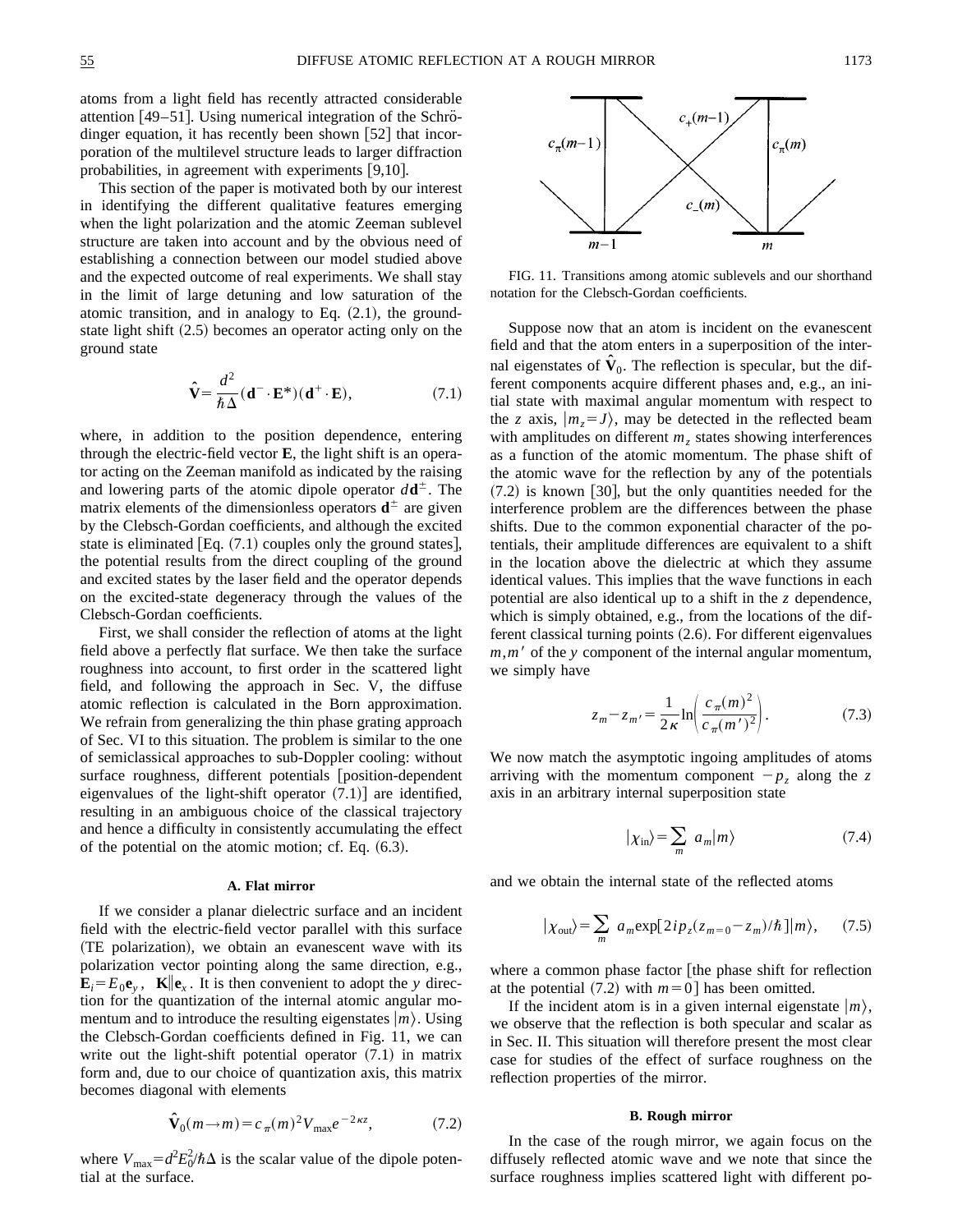larization components, the diffuse reflection may be accompanied by changes of the internal state, also in the basis of internal angular momentum with respect to the *y* axis. We find that the elements of the Raman matrix that generalizes the rough potential  $V^{(1)}$  (4.2) are proportional to the scattered field components with the corresponding polarizations. For example, the matrix element proportional to the field component with  $\sigma^-$  polarization for the diffuse reflection from the  $|m=J\rangle$  substate into the  $|m=J-1\rangle$  substate is given by

$$
\langle J-1 | (\mathbf{d}^- \cdot \mathbf{e}_y) (\mathbf{d}^+ \cdot \mathbf{f}) | J \rangle = c_{\pi} (J-1) c_{-}(J) (f_z + i f_x) / \sqrt{2}.
$$
\n(7.6)

We give in Appendix B, Eq.  $(B2)$ , the polarization vector **f** of the scattered light, to first order in the surface roughness. We note from its expression that the light scattered in the optical plane of incidence (the  $x$ - $z$  plane) remains polarized parallel to the  $y$  direction. Equation  $(7.6)$  therefore implies that the atomic reflection is scalar in this plane. However, this property breaks down if we take into account higherorder terms of the surface corrugation in the scattered light field  $[53]$ .

We generalize the Born approximation applied in Sec. V and we first identify the initial and final states  $\psi_{i,f}$  as internal Zeeman substates  $|m_{i,f}\rangle$ . For convenience we introduce the shorthand notation

$$
c_{i,f} = c_{\pi}(m_{i,f})^2. \tag{7.7}
$$

The initial and final states are taken as eigenstates of the zeroth-order potential as discussed above. Transitions among states with different *m* values are induced by the surface roughness, and to lowest order we note the ''selection rule''  $\Delta m$ <sup>=</sup>0,<sup> $\pm$ </sup>1.

For the diffuse reflection probability, we need to calculate the matrix element (5.8) between the wave functions  $\phi_{p_{zi,j}}$ . The wave functions are known as in the scalar case, and this overlap is again obtained in closed form. In the case of identical light shifts, one recovers the result for the scalar case  $(5.11)$ , with the turning point  $z_0$  replaced by  $z_f = z_i = z_{m_{i,f}}$ . This is not surprising since the Clebsch-Gordan coefficients  $c_i = c_f$  simply shift the dipole potentials, and hence the wave functions  $\phi_{p_{zi,f}}$ , by a common distance for both states.

On the other hand, if the atom is coupled to a state with a different light shift, we find a correction to the matrix element  $(5.11)$ . Assuming again the semiclassical limit  $p_{zi,f} \geq \hbar \kappa$ , it takes the form

$$
\langle \phi_{p_{zf}} m_f | \exp[-(\kappa + \kappa')z] | \phi_{p_{zi}}, m_i \rangle
$$
  
=  $(2\kappa)^{-1} \exp[-(\kappa + \kappa')z_i] \beta \left( \frac{\Delta p_z}{\hbar \kappa}, \frac{\kappa'}{\kappa} \right) \mathcal{F}(z_f - z_i),$  (7.8)

where the last factor depends on the distance between the turning points of the initial and final states, the momenta  $p_{zi,f}$ , and the decay constant  $\kappa'$  and is given in the Appendix, Eq.  $(A13)$ . We have the following expression for the matrix element  $(7.8)$  in the particular case that the momentum difference vanishes and the decay constants are equal (Eq. 15.3.1 of Ref. [34]), i.e.,  $\Delta p_z = 0$ ,  $\kappa' = \kappa$ :

$$
\langle \phi_{p_{zf}}, m_f | \exp[-(\kappa + \kappa')z] | \phi_{p_{zi}}, m_i \rangle
$$
  
=  $(2\kappa)^{-1} \exp[-\kappa(z_i + z_f)] \frac{\hbar \kappa}{p_{zi}} \frac{\sin[p_{zi}(z_f - z_i)/\hbar]}{\sinh[\kappa(z_f - z_i)]}.$  (7.9)

It shows that the overlap integral is maximum if the turning points  $z_i$  and  $z_f$  coincide. As a function of the difference  $z_f - z_i$ , it oscillates with a period equal to the incident atomic wavelength  $2\pi\hbar/p_{zi}$ . If the turning point  $z_i$  becomes separated from  $z_f$  by more than the decay length of the potential, the overlap is still oscillating at the same period, but it decreases proportional to  $exp(-\kappa |z_i - z_f|)$ . At normal incidence, where the momentum change  $\Delta p_z$  is close to zero, we therefore expect that the atomic scattering into a different sublevel is reduced if the corresponding light shifts differ much.

It is interesting to note that for a fixed distance between the turning points, there are particular values of the incident atomic momentum where the matrix element  $(7.9)$  is zero:

$$
p_{zi}^{(l)} = \frac{\pi l \hbar}{|z_f - z_i|}, \quad l = 1, 2, \dots
$$
 (7.10)

In these situations, the diffuse reflection probability into the Zeeman sublevel  $m_f$  vanishes because the stationary wave functions  $\phi_{p_{zi,f}}$  in the overlap integral are shifted in such a way that they are approximately in phase quadrature.

More generally, we have found that the overlap  $(7.8)$  is peaked if the classical turning points  $z_i$  and  $z_f$  coincide. This Franck-Condon principle leads to a favored transfer of kinetic energy between the normal and in-plane components equal to the potential-energy difference at the common turning point.

As an example, consider a final state  $|p_{zf}, m_f\rangle$  in a stronger potential than the initial state,  $c_f > c_i$ . The overlap is then maximum for a final momentum  $p_{z f} \approx (c_f / c_i)^{1/2} p_{z i}$ larger than  $p_{zi}$ . For atoms incident at an oblique angle, this enhances in-plane momentum transfers  $\hbar \mathbf{Q}$  antiparallel to the incident momentum  $P_i$  because they are associated with an increase of  $p_{z f}$ . Momentum transfers parallel to  $P_i$  (in the "forward" direction) are suppressed because they lead to a negative normal momentum transfer  $\Delta p$ <sub>z</sub> $<$ 0. The momentum distribution of the atoms scattered into a different sublevel may therefore differ significantly from the scalar results shown in Figs. 7 and 8.

In summary, we are able to compute, within the Born approximation, the momentum distribution of the diffusely reflected atoms in the different Zeeman sublevels. The internal state transitions are driven by the different polarization components of the optical near-field given by the expression  $(B2)$  in Appendix B. We already noted that within the  $x-z$ scattering plane the light is polarized along the *y* axis and an important difference from the scalar case is indeed the correlation between the diffuse reflection in different directions and the change of internal sublevel. A detection of the internal state content of atoms reflected in different directions may hence serve as a probe of the polarization structure of the optical near field. In addition, the atomic scattering be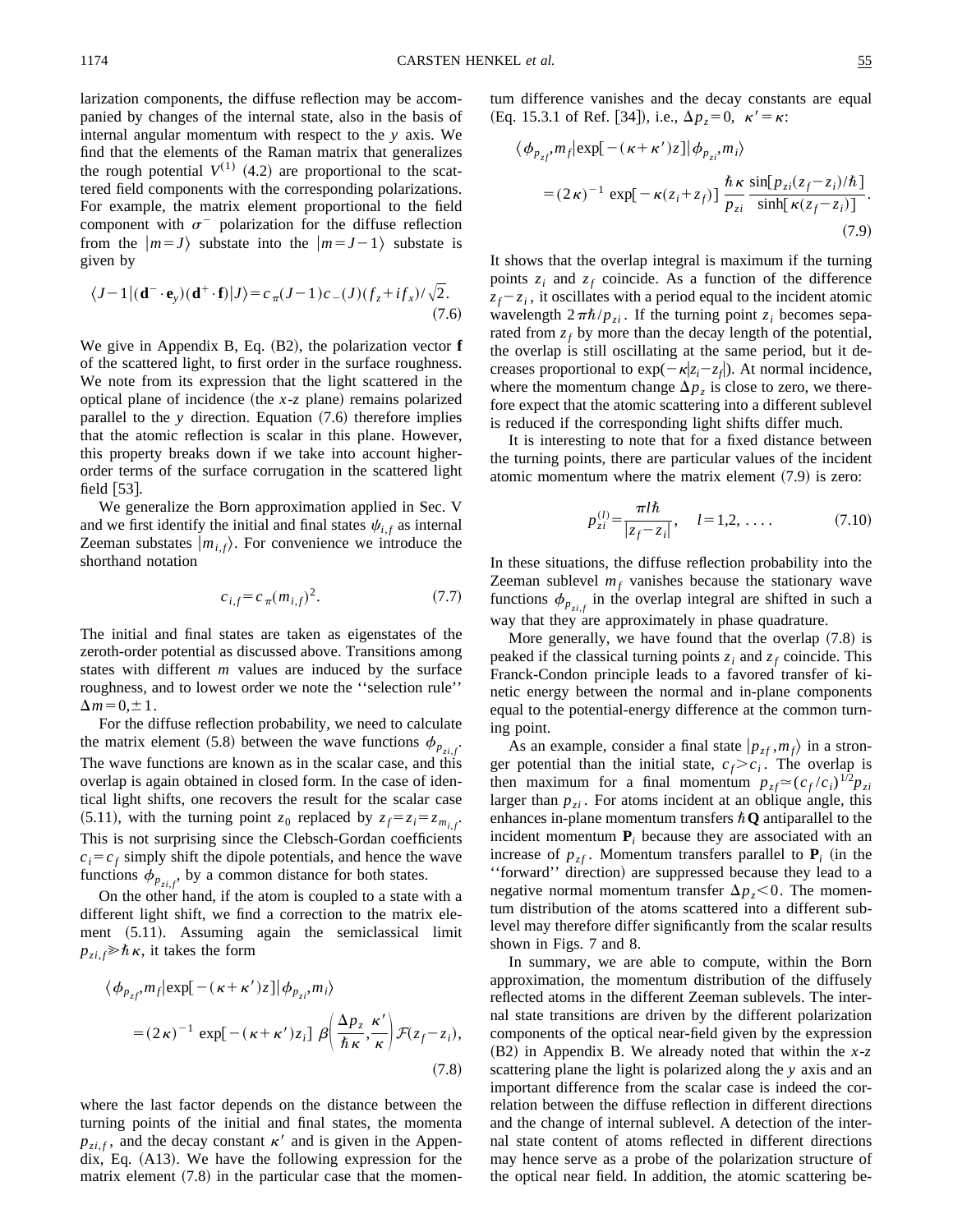tween different sublevels is accompanied by a conversion between internal and kinetic energy. With respect to the scalar case, this may significantly change the momentum distribution of the atoms that are scattered between different Zeeman substates.

### **VIII. CONCLUSION**

In summary, we have studied the scattering of atoms from the optical potential created by both an evanescent and scattered light field above a rough dielectric surface. The atomic scattering is sensitive to height variations of the dielectric surface at the scale of the incident atomic wavelength  $\lambda_{dB}$ and spatial frequencies of the roughness up to a few optical wave vectors are relevant. The momentum distribution of the scattered atoms, averaged over a large number of samples of the rough surface, gives access to the power spectrum of the surface roughness in this spectral range.

Our results have important experimental ramifications. Consider, for instance, an atom interferometer where the atoms are reflected at an evanescent wave mirror in one arm and interfere with an atomic reference beam. Due to the distortion of the reflected atoms' wave front, the contrast A of the ensemble-averaged atomic interference pattern is reduced by a Debye-Waller-type factor  $[54]$  and equals

$$
\mathcal{A} = \langle \exp[i \,\delta\varphi(\mathbf{R})] \rangle = \exp[-\frac{1}{2} \langle \,\delta\varphi(\mathbf{R})^2 \rangle] = e^{-w/2},\tag{8.1}
$$

which may be shown using the characteristic function for the surface profile  $s(\mathbf{R})$  [41]. In the quasispecular regime, the contrast  $A \approx 1 - w/2$  is equal to the probability amplitude of the specularly reflected atoms. For a larger diffuse reflection probability, the fringe contrast and the specular peak decrease exponentially.

Another important prediction of our theory is that even for an isotropic roughness spectrum, the momentum distribution of the reflected atoms shows a significant asymmetry. At normal incidence, the atoms are predominantly scattered parallel to the propagation direction of the evanescent wave. At a finite angle of incidence, the asymmetry of the momentum distribution depends on the relative orientation of the optical and atomic planes of incidence: the approximate conservation of normal momentum causes the scattering to occur predominantly perpendicular to the atomic plane of incidence. Furthermore, when the light polarization and the atomic Zeeman degeneracy are taken into account, the populations of different internal states become correlated with the scattering directions and the conversion between internal and kinetic energy may lead to a significant increase of the normal momentum transfer.

Our results suggest that the diffuse atomic reflection from the evanescent wave above a corrugated dielectric surface may serve as a probe of the surface quality at the scale of the atomic wavelength. We note that this surface probe is complementary to optical near-field microscopy  $|35-37|$ . Indeed, the turning point surface we introduced to interpret the atomic scattering is a particular isointensity surface that may be obtained directly by a scanning near-field optical microscope operated in the constant-intensity mode. The atomic scattering presents two advantages because the perturbation of the optical near field due to the atoms is negligibly small and because the atoms are sensitive in a straightforward way to the light polarization of the near field.

The van der Waals interaction, which has recently been investigated by the reflection of atoms at an evanescent wave mirror  $[55]$ , introduces an additional rough potential related to the surface roughness. But for typical turning point distances, one may show  $[56]$  that it is small compared to the rough optical potential we considered here. In the case of multilevel atoms, there is another consequence of the van der Waals interaction: the phase shifts of specularly reflected Zeeman substates are modified because they probe this interaction at different distances.

Finally, we did not consider the optical potential  $V^{(2)}$  associated with the intensity  $|E^{(1)}|^2$  of the light scattered into the half space above the dielectric. A model of the interaction between the atom and, e.g., the far-field speckle pattern would be a natural extension of the present work.

#### **ACKNOWLEDGMENTS**

We acknowledge valuable discussions with A. Sentenac, R. Carminati, and J.-J. Greffet. K.M. thanks the Universite´ de Paris-Sud (Orsay) for its hospitality and financial support. This work was supported by the Ultimatech program of the Centre National de la Recherche Scientifique (France) and the European Union Human Capital and Mobility program under Grant No. ERB CHRX CT920057.

# **APPENDIX A: EXACT SOLUTIONS FOR THE EXPONENTIAL POTENTIAL**

#### **1. Wave functions**

We give here the solution  $\phi_{p_{zi}}(z)$  of the one-dimensional stationary Schrödinger equation with an exponential potential

$$
-\frac{\hbar^2}{2M}\frac{d^2\phi_{p_{zi}}}{dz^2} + V_{\text{max}}e^{-2\kappa z}\phi_{p_{zi}}(z) = \frac{p_{zi}^2}{2M}\phi_{p_{zi}}(z). \tag{A1}
$$

Assume for simplicity that the exponential potential applies for all values of *z*, positive and negative. The region of large negative *z* is classically forbidden since the potential becomes larger than the atomic energy. The solution of Eq.  $(A1)$  that vanishes in this region reads  $[28-30]$ 

$$
\phi_{p_{zi}}(z) = \sqrt{\frac{P}{\pi}} \sinh \pi P K_{iP} (P_{\text{max}} e^{-\kappa z}). \tag{A2}
$$

The (real) function  $K_{iP}(x)$  is a modified Bessel function of the second kind  $[34]$ . The wave function  $(A2)$  is normalized to a sine wave of unit amplitude in the asymptotic region. The positive numbers  $P$  and  $P_{\text{max}}$  are given by

$$
P = \frac{p_{zi}}{\hbar \kappa}, \quad P_{\text{max}} = \sqrt{\frac{2MV_{\text{max}}}{\hbar^2 \kappa^2}}.
$$
 (A3)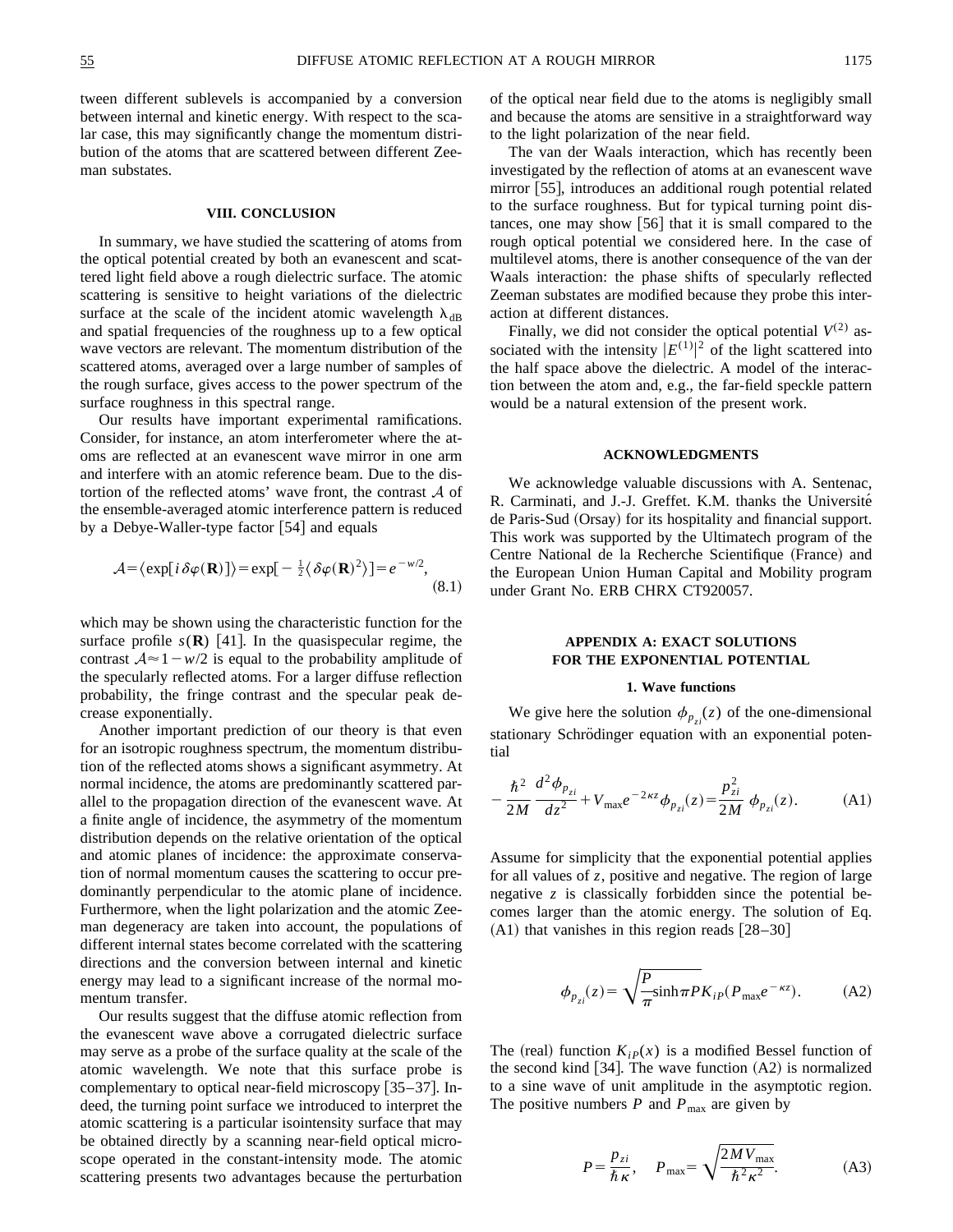### **2. Differential scattering probability**

We first derive the expression  $(5.4)$  for the scattering cross section in the first Born approximation. To this effect, we normalize the wave functions  $(A2)$  in a large box of length  $L$  (in the  $\zeta$  direction) and area  $A$  (parallel to the average mirror surface). Imposing periodic boundary conditions in the *x* and *y* directions and an infinite hard wall at  $z=L$ , the atomic momenta are quantized with spacings

$$
\delta p_{x,y} = \frac{2\,\pi\hbar}{\sqrt{A}}, \quad \delta p_z = \frac{\pi\hbar}{L} \tag{A4}
$$

and the final density of states equals

$$
\frac{dn}{dE_f} = M|\mathbf{p}_f| \frac{AL}{4\pi^3\hbar^3} d\Omega_f.
$$
 (A5)

The normalization factor for the wave functions  $\psi_{if}(\mathbf{r})$  (5.1) then equals  $\sqrt{2}/AL$  and the probability current of the incident wave is  $j_i = |\mathbf{p}_i|/2MAL$ . We now insert these expressions into the usual formula for the differential cross section in the Born approximation

$$
\frac{d\Sigma}{d\Omega_f} = \frac{2\pi}{\hbar} \frac{1}{j_i} |\langle \tilde{\psi}_f | V_1(\mathbf{r}) | \tilde{\psi}_i \rangle|^2 \frac{dn}{dE_f d\Omega_f},
$$
 (A6)

where  $\widetilde{\psi}_{i,f}$  are normalized wave functions. The dimensions *A*,*L* of the box then drop out, as they should, and we find the cross section  $(5.4)$ .

This scattering cross section has to be normalized because the atom interacts with a potential that extends over an infinite surface, in contrast to the spatially localized potentials of usual scattering theory. A (differential) probability of diffuse reflection  $dw/d\Omega_f$  is defined by normalizing the number of scattering events per unit time and unit element of solid angle  $dN_{sc}/d\Omega_f dt$  to the number of incident atoms per unit time  $dN_i/dt$ . According to the definition of the cross section, we have

$$
\frac{dN_{\rm sc}}{d\Omega_f dt} = j_i \frac{d\Sigma}{d\Omega_f},\tag{A7}
$$

where  $j_i$  is the incident atomic probability current. The number of incident atoms per unit time is infinite if we consider incident plane waves and a scattering potential that extends over the whole *x*-*y* plane. Taking the limit of a large, finite mirror surface with area *A*, it is given by

$$
\frac{dN_i}{dt} = j_i A \cos \theta_i, \qquad (A8)
$$

where  $\cos\theta_i$  is the projection of the surface normal onto the direction of the incident atoms. The differential probability of diffuse reflection is therefore given by

$$
\frac{dw}{d\Omega_f} = \frac{1}{A\cos\theta_i} \frac{d\Sigma}{d\Omega_f}.
$$
 (A9)

We shall also express the solid angle element  $d\Omega_f$  in terms of the atomic in-plane wave-vector transfer element *d***Q**:

$$
d\Omega_f = \frac{\hbar^2 d\mathbf{Q}}{|\mathbf{p}_f|^2 \cos \theta_f}.
$$
 (A10)

Using energy conservation  $(5.3)$ , one finds expression  $(5.5)$ .

## **3. Matrix element**

The matrix element  $(5.8)$  involves the wave functions  $\phi_{p_{zi,f}}(z)$ , which correspond to asymptotic momenta  $p_{zi,f}$  and (for scattering into another Zeeman substate) potential magnitudes  $c_{i,f}V_{\text{max}}$ . We make the variable transformation

$$
z \mapsto u = \sqrt{c_f} P_{\text{max}} e^{-\kappa z}.
$$
 (A11)

The matrix element then leads to an integral of the form

$$
\mathcal{I}(P_i, P_f, b, \gamma) = \int_0^\infty du \ u^{\gamma - 1} K_{i P_f}(u) K_{i P_i}(bu),
$$
\n(A12)

where  $P_{i,f}$  are related to  $p_{zi,f}$  by Eq. (A3). The parameters  $\gamma$ ,*b* are defined as  $\gamma = (\kappa + \kappa')/\kappa$  and  $b = (c_i/c_f)^{1/2}$ . The integral  $(A12)$  equals  $(Eq. 6.576.4$  of Ref.  $[57]$ )

$$
\mathcal{I}(P_i, P_f, b, \gamma)
$$
\n
$$
= \frac{2^{\gamma} b^{i P_i}}{8 \Gamma(\gamma)} \Gamma\left(\frac{\gamma}{2} + i \frac{P_f - P_i}{2}\right) \Gamma\left(\frac{\gamma}{2} - i \frac{P_f - P_i}{2}\right)
$$
\n
$$
\times \Gamma\left(\frac{\gamma}{2} + i \frac{P_f + P_i}{2}\right) \Gamma\left(\frac{\gamma}{2} - i \frac{P_f + P_i}{2}\right)
$$
\n
$$
\times {}_2F_1\left[\frac{\gamma}{2} - i \frac{P_f - P_i}{2}, \frac{\gamma}{2} + i \frac{P_f + P_i}{2}; \gamma; 1 - b^2\right],
$$
\n(A13)

where  ${}_2F_1$  is the hypergeometric function [34]

$$
{}_{2}F_{1}[\alpha_{1}, \alpha_{2}; \gamma; x] = \frac{\Gamma(\gamma)}{\Gamma(\alpha_{1})\Gamma(\alpha_{2})}
$$

$$
\times \sum_{n=0}^{\infty} \frac{\Gamma(\alpha_{1}+n)\Gamma(\alpha_{2}+n)}{\Gamma(\gamma+n)} \frac{x^{n}}{n!}.
$$
 (A14)

For  $b=1$ , the hypergeometric function in Eq.  $(A13)$  reduces to unity. We note that in this case, one may easily compute the integral  $(A12)$  using an integral representation for the Bessel *K* function (Eq. 9.6.24 of  $\lceil 34 \rceil$ ).

We obtain the result  $(5.11)$  by taking the semiclassical limit  $P_{i,f} \geq 1$  in Eq. (A13). The calculation is carried out using the asymptotic expansion of the gamma function (Eq. 6.1.41 of  $[34]$  and expanding the normalization factor of the wave functions  $(A2)$ .

In the case of Zeeman sublevels with different light shifts, the factor  $\mathcal{F}(z_f - z_i)$  has the form

$$
\mathcal{F}(z_f - z_i) = \left(\frac{p_{z_f}^2}{p_{zi}^2} e^{2\kappa(z_f - z_i)}\right)^{ip_{z_f}/\hbar\kappa}
$$
\n
$$
\times {}_2F_1\left[\alpha_1, \alpha_2; \frac{\kappa + \kappa'}{\kappa}; 1 - \frac{p_{z_f}^2}{p_{zi}^2} e^{2\kappa(z_f - z_i)}\right],
$$
\n(A15)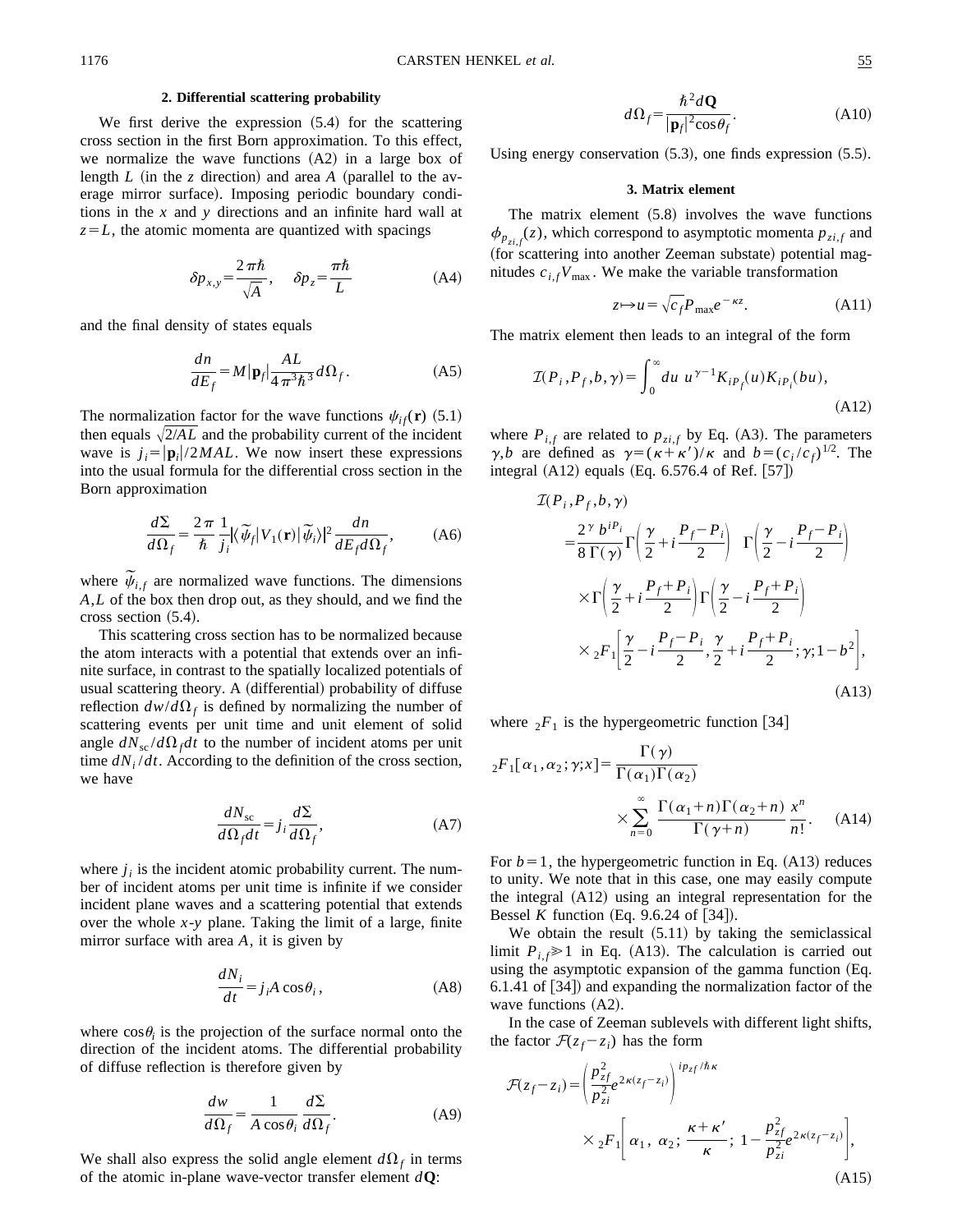with  $\alpha_1, \alpha_2$  given by

$$
\alpha_{1,2} = \frac{\kappa + \kappa'}{2\kappa} - i \frac{p_{zf} \pm p_{zi}}{2\hbar \kappa}.
$$
 (A16)

The factor  $\mathcal{F}(z_f - z_i)$  is real for real  $\kappa'$ ; this follows from the property

$$
{}_{2}F_{1}[\alpha_{1}, \alpha_{2}; \gamma; x] = (1 - x)^{\gamma - \alpha_{1} - \alpha_{2}} {}_{2}F_{1}[\gamma - \alpha_{1}, \gamma - \alpha_{2}; \gamma; x]
$$
\n(A17)

of the hypergeometric function  $(Eq. 15.3.3$  of  $[34]$ ).

# **APPENDIX B: POLARIZATION OF THE SCATTERED LIGHT**

The scattering of polarized light at a rough surface may be calculated by an extension of the Rayleigh approximation of Sec. III  $[25,53]$ . The boundary conditions for the electromagnetic field are the continuity of the tangential components of the electric- and magnetic-field vectors across the surface.

For light with arbitrary polarization, the Fourier component  $\mathbf{E}^{(1)}(\mathbf{K}')$  of the transmitted field to first order is linearly related to the electric-field vector  $E_0$ **e**<sub>0</sub> of the zeroth-order evanescent wave, according to  $[25]$ 

$$
\mathbf{E}^{(1)}(\mathbf{K}') = E_0 f(\mathbf{K}') \mathbf{f}(\mathbf{K}') \kappa S(\mathbf{K}' - \mathbf{K}),
$$
 (B1)

which is similar to the scalar result given in Eq.  $(3.3)$  and where the (unnormalized) polarization vector  $f(K')$  equals

$$
\mathbf{f}(\mathbf{K}') = \mathbf{e}_0 - \frac{(\mathbf{k}'_1 \cdot \mathbf{e}_0) \mathbf{k}'_n}{(\mathbf{k}'_1 \cdot \mathbf{k}'_n)}.
$$
 (B2)

In this expression,  $\mathbf{k}'_1 = (\mathbf{K}', i\kappa')$  is the (three-dimensional) wave vector of the scattered light wave above the plane  $z=0$ , with  $\kappa'$  defined in Eq. (3.2), and  $\mathbf{k}'_n = (\mathbf{K}', k'_n)$  where  $-k_n$  is the normal component of the scattered wave vector below the plane  $z=0$ :

$$
k'_{n} = +\sqrt{n^{2}k_{L}^{2} - |\mathbf{K}'|^{2}},
$$
 (B3)

and the imaginary part of the square root is determined by  $\text{Im}k'_n > 0$ . In the case of a TE-polarized light wave incident in the *x*-*z* plane with  $\mathbf{K} = K_x \mathbf{e}_x$  and polarization vector  $\mathbf{e}_0 = \mathbf{e}_y$ , the light scattered in the optical plane of incidence  $\mathbf{K}' = K'_x \mathbf{e}_x$  remains TE polarized since the second term in Eq.  $(B2)$  vanishes and the polarization vector  $f(K')$  reduces to  $e_0$ .

- [1] V. I. Balykin, V. S. Letokhov, Y. B. Ovchinnikov, and A. I. Sidorov, Pis'ma Zh. Eksp. Teor. Fiz. 45, 282 (1987) [JETP Lett. 45, 353 (1987)].
- @2# M. A. Kasevich, D. S. Weiss, and S. Chu, Opt. Lett. **15**, 607  $(1990).$
- [3] S. Feron *et al.*, Opt. Commun. **102**, 83 (1993).
- [4] T. Esslinger, M. Weidemüller, A. Hemmerich, and T. W. Hänsch, Opt. Lett. **18**, 450 (1993).
- [5] W. Seifert, R. Kaiser, A. Aspect, and J. Mlynek, Opt. Commun. 111, 566 (1994).
- [6] A. Aspect, C. Henkel, G. Labeyrie, and A. Landragin, in *Coherent and Collective Interactions of Particles and Radiation Beams*, Proceedings of the International School of Physics ''Enrico Fermi,'' Course CXXXI, Varenna 1995, edited by A. Aspect, W. Barletta, and R. Bonifacio (Società Italiana di Fisica, Rome, 1996).
- @7# C. Adams, M. Siegel, and J. Mlynek, Phys. Rep. **240**, 143  $(1994).$
- [8] C. G. Aminoff, A. M. Steane, P. Bouyer, P. Desbiolles, J. Dalibard, and C. Cohen-Tannoudji, Phys. Rev. Lett. **71**, 3083  $(1993).$
- [9] M. Christ, A. Scholz, M. Schiffer, R. Deutschmann, and W. Ertmer, Opt. Commun. **107**, 211 (1994).
- [10] R. Brouri, R. Asimov, M. Gorlicki, S. Feron, J. Reinhardt, V. Lorent, and H. Haberland, Opt. Commun. 124, 448 (1996).
- [11] A. Steane, P. Szriftgiser, P. Desbiolles, and J. Dalibard, Phys. Rev. Lett. **74**, 4972 (1995).
- [12] P. Szriftgiser, D. Guéry-Odelin, M. Arndt, and J. Dalibard, Phys. Rev. Lett. **77**, 4 (1996).
- [13] A. Landragin, C. Henkel, G. Labeyrie, R. Kaiser, N. Vansteenkiste, C. I. Westbrook, and A. Aspect, Opt. Lett. **21**, 1591  $(1996).$
- [14] U. Garibaldi, A. C. Levi, R. Spadacini, and G. E. Tommei, Surf. Sci. 48, 649 (1975).
- [15] G. Armand and J. R. Manson, Phys. Rev. B 18, 6510 (1978).
- [16] N. Garcia and N. Cabrera, Phys. Rev. B **18**, 576 (1978).
- [17] P. Storey and C. Cohen-Tannoudji, J. Phys. (France) II 4, 1999  $(1994).$
- [18] C. Henkel, A. M. Steane, R. Kaiser, and J. Dalibard, J. Phys. (France) II **4**, 1877 (1994).
- [19] C. Henkel, J.-Y. Courtois, and A. Aspect, J. Phys. (France) II **4**, 1955 (1994).
- [20] R. J. Cook and A. F. Bernhardt, Phys. Rev. A 18, 2533 (1978).
- [21] P. J. Martin, P. L. Gould, B. G. Oldaker, A. H. Miklich, and D. E. Pritchard, Phys. Rev. A 36, R2495 (1987).
- [22] L. Rayleigh, Proc. R. Soc. London Ser. A **79**, 399 (1907).
- [23] A. A. Maradudin and D. L. Mills, Phys. Rev. B 11, 1392  $(1975).$
- @24# F. Toigo, A. Marvin, V. Celli, and N. R. Hill, Phys. Rev. B **15**, 5618 (1977).
- [25] G. S. Agarwal, Phys. Rev. B 15, 2371 (1977).
- $[26]$  J.-J. Greffet, Phys. Rev. B 37, 6436  $(1988)$ .
- [27] M. Nieto-Vesperinas, *Scattering and Diffraction in Physical* Optics (Wiley, New York, 1991).
- [28] J. M. Jackson and N. F. Mott, Proc. R. Soc. London Ser. A **137**, 703 (1932).
- [29] G. Armand and J. R. Manson, Phys. Rev. Lett. **43**, 1839  $(1979).$
- [30] C. Henkel, J.-Y. Courtois, R. Kaiser, C. I. Westbrook, and A. Aspect, Laser Phys. 4, 1040 (1994).
- [31] J. M. Soto-Crespo, M. Nieto-Vesperinas, and A. T. Friberg, J. Opt. Soc. Am. A 7, 1185 (1990).
- [32] R. Carminati and J.-J. Greffet, J. Opt. Soc. Am. A 12, 2716  $(1995).$